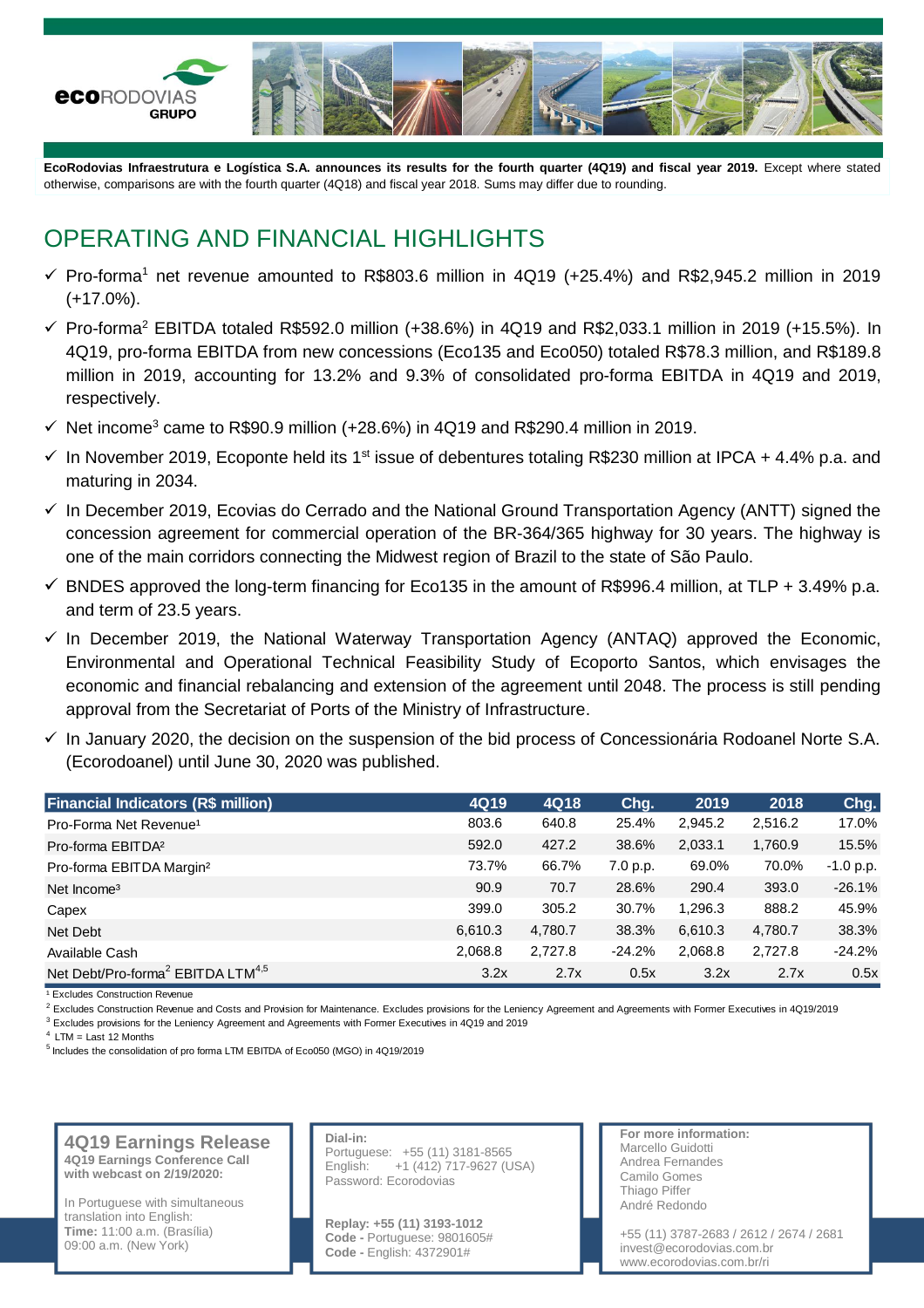

## CONSOLIDATED RESULTS

#### **Consolidated Gross Revenue by Segment**

| <b>GROSS REVENUE (R\$ million)</b> | 4Q19    | 4Q18                     | Chq.  | 2019      | 2018    | Chg.  |
|------------------------------------|---------|--------------------------|-------|-----------|---------|-------|
| <b>Highway Concessions</b>         | 839.6   | 664.6                    | 26.3% | 3,032.7   | 2,616.8 | 15.9% |
| <b>Construction Revenue</b>        | 305.6   | 252.3                    | 21.1% | 1,007.7   | 653.1   | 54.3% |
| Ecoporto Santos                    | 87.1    | 83.4                     | 4.5%  | 390.2     | 355.4   | 9.8%  |
| Ecopátio Cubatão                   | 3.7     | $\overline{\phantom{a}}$ | n.m.  | 24.3      | ٠       | n.m.  |
| <b>Services</b>                    | 55.7    | 47.0                     | 18.5% | 202.0     | 187.1   | 8.0%  |
| Eliminations                       | (54.0)  | (45.6)                   | 18.5% | (194.9)   | (178.4) | 9.2%  |
| <b>GROSS REVENUE</b>               | 1,237.6 | 1,001.7                  | 23.5% | 4.461.9   | 3,634.0 | 22.8% |
| (-) Construction Revenue           | (305.6) | (252.3)                  | 21.1% | (1,007.7) | (653.1) | 54.3% |
| <b>PRO-FORMA GROSS REVENUE</b>     | 932.1   | 749.5                    | 24.4% | 3.454.2   | 2,980.9 | 15.9% |

#### **Consolidated Operating Costs and Administrative Expenses by Type**

| <b>OPERATING COSTS AND ADMINISTRATIVE EXPENSES</b><br>(R\$ million) | 4Q19  | 4Q18  | Chq.     | 2019    | 2018    | Chq.  |
|---------------------------------------------------------------------|-------|-------|----------|---------|---------|-------|
| Personnel                                                           | 98.2  | 83.7  | 17.4%    | 408.0   | 321.6   | 26.9% |
| Conservation and Maintenance                                        | 35.8  | 23.2  | 54.2%    | 114.8   | 85.6    | 34.2% |
| <b>Third-Party Services</b>                                         | 70.8  | 63.7  | 11.1%    | 240.2   | 186.4   | 28.9% |
| Insurance, Concession Fees and Leasing                              | 29.8  | 28.9  | 3.2%     | 110.2   | 109.3   | 0.8%  |
| Other                                                               | 35.9  | 18.2  | 97.4%    | 100.9   | 66.6    | 51.4% |
| <b>CASH COSTS</b>                                                   | 270.5 | 217.7 | 24.3%    | 974.1   | 769.5   | 26.6% |
| <b>COMPARABLE CASH COSTS1</b>                                       | 203.2 | 194.6 | 4.4%     | 777.6   | 736.6   | 5.6%  |
| <b>Construction Costs</b>                                           | 305.6 | 252.3 | 21.1%    | 1.007.7 | 653.1   | 54.3% |
| <b>Provision for Maintenance</b>                                    | 61.1  | 71.8  | $-14.9%$ | 200.9   | 143.0   | 40.5% |
| Depreciation and Amortization                                       | 156.0 | 87.2  | 79.0%    | 567.5   | 433.6   | 30.9% |
| <b>OPERATING COSTS AND ADMINISTRATIVE EXPENSES</b>                  | 793.2 | 628.9 | 26.1%    | 2.750.2 | 1.999.2 | 37.6% |

<sup>1</sup>Excludes non-comparable expenses with attorneys' fees, Eco135, Eco050 (MGO), Ecopátio Cubatão, expenses with termination of former executives and at Ecoporto to clear the liabilities in the lawsuit in the execution phase.

Operating costs and administrative expenses totaled R\$793.2 million in 4Q19 (+26.1%) and R\$2,750.2 million in 2019 (+37.6%), mainly due to the operational startup of Eco135 on April 1, 2019, the consolidation of Eco050 (MGO) as of May 31, 2019, the consolidation of Ecopátio Cubatão as of Januay 01, 2019, the increase in construction costs due to works on the access to Linha Vermelha at Ecoponte, additional lanes at Eco101 and works related to contractual amendment at Ecovias dos Imigrantes and the higher depreciation and amortization due to the traffic curve update to amortize the intangible assets and the larger asset base of concessionaries. Excluding construction costs, provision for maintenance, depreciation and amortization, cash costs came to R\$270.5 million in 4Q19 (+24.3%) and R\$974.1 million in 2019 (+26.6%).

#### **Comparable cash costs stood at R\$203.2 million in 4Q19 (+4.4%) and R\$777.6 million in 2019 (+5.6%),**

mainly due to the increase in third-party services resulting from the growth in handling operations at Ecoporto Santos and to the increase in conservation and maintenance in the highway concession segment.

Comparable cash costs do not take into account cash costs related to the operational startup of Eco135 and the consolidation of Eco050 (MGO) and Ecopátio Cubatão of R\$37.3 million in 4Q19 and R\$120.5 million in 2019, expenses of R\$20.5 million in 4Q19 and R\$66.5 million in 2019 regarding attorneys' fees and costs of termination of former executives and expenses of R\$9.5 million in order to clear the liabilities in the lawsuit in the execution phase at Ecoporto.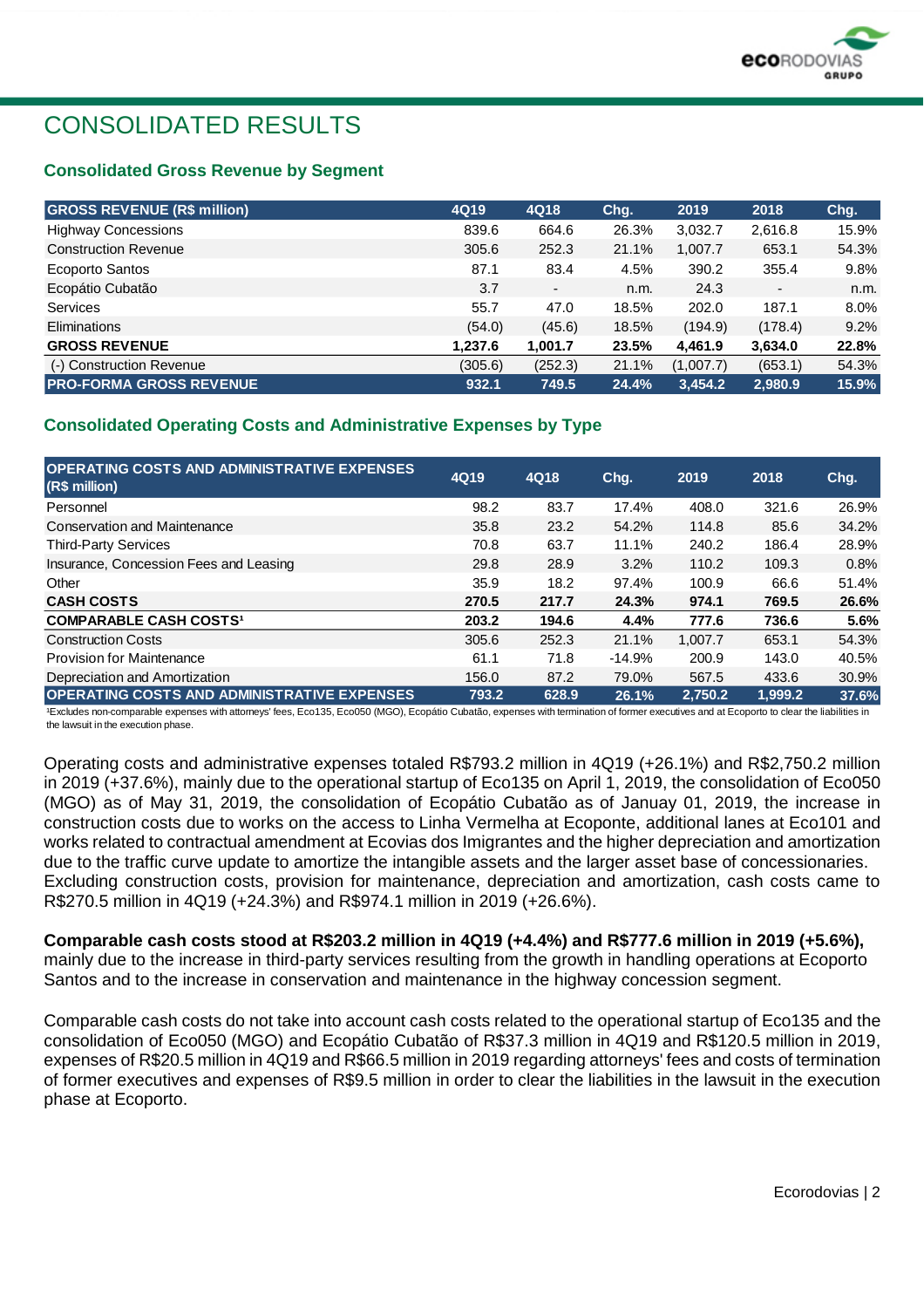

#### **Consolidated Operating Costs and Administrative Expenses by Segment**

| OPERATING COSTS AND ADMINISTRATIVE EXPENSES<br>(R\$ million) | 4Q19   | 4Q18                     | Chg.     | 2019    | 2018                     | Chg.  |
|--------------------------------------------------------------|--------|--------------------------|----------|---------|--------------------------|-------|
| <b>Highway Concessions</b>                                   | 197.8  | 160.2                    | 23.5%    | 730.9   | 620.0                    | 17.9% |
| Ecoporto Santos                                              | 50.6   | 34.7                     | 45.6%    | 167.9   | 132.5                    | 26.7% |
| Ecopátio Cubatão                                             | 3.0    | $\overline{\phantom{a}}$ | n.m.     | 15.8    | $\overline{\phantom{0}}$ | n.m.  |
| Services and Holding Company                                 | 71.2   | 65.5                     | 8.6%     | 250.0   | 189.2                    | 32.1% |
| Eliminations                                                 | (52.1) | (42.8)                   | 21.8%    | (190.5) | (172.2)                  | 10.6% |
| <b>CASH COSTS</b>                                            | 270.5  | 217.7                    | 24.3%    | 974.1   | 769.5                    | 26.6% |
| <b>COMPARABLE CASH COSTS1</b>                                | 203.2  | 194.6                    | 4.4%     | 777.6   | 736.6                    | 5.6%  |
| <b>Construction Costs</b>                                    | 305.6  | 252.3                    | 21.1%    | 1.007.7 | 653.1                    | 54.3% |
| <b>Provision for Maintenance</b>                             | 61.1   | 71.8                     | $-14.9%$ | 200.9   | 143.0                    | 40.5% |
| Depreciation and Amortization                                | 156.0  | 87.2                     | 79.0%    | 567.5   | 433.6                    | 30.9% |
| <b>OPERATING COSTS AND ADMINISTRATIVE EXPENSES</b>           | 793.2  | 628.9                    | 26.1%    | 2,750.2 | 1,999.2                  | 37.6% |

1Excludes non-comparable expenses with attorneys' fees, Eco135, Eco050 (MGO), Ecopátio Cubatão, expenses with termination of former executives and at Ecoporto to clear the liabilities in the lawsuit in the execution phase.

Cash costs in the highway concession segment were up R\$37.6 million (+23.5%) in 4Q19, mainly due to the operational startup of Eco135 and the consolidation of Eco050 (MGO). Excluding these effects, comparable cash costs in this segment reached R\$163.6 million (+6.4%) in 4Q19, mainly due to the increase in conservation and maintenance.

The services segment and holding company posted growth of R\$5.6 million (+8.6%) in 4Q19, mainly due to the increase in attorneys' fees and costs with termination of former executives, as detailed in page 15.

Cash costs of Ecoporto Santos increased R\$15.9 million in 4Q19 (+45.6%), of which R\$9.5 million went to clear the liabilities in the lawsuit in the execution phase.

#### **EBITDA**

| <b>EBITDA (R\$ million)</b>                                     | 4Q19  | 4Q18  | Chg.     | 2019    | 2018    | Chg.      |
|-----------------------------------------------------------------|-------|-------|----------|---------|---------|-----------|
| Net Income                                                      | 79.2  | 56.6  | 40.0%    | (185.5) | 382.1   | $-148.5%$ |
| (+) Net Income from Discontinued Operations                     | 2.9   | 14.1  | $-79.7%$ | 0.2     | 18.5    | $-99.0%$  |
| Net Income from Continuing Operations                           | 82.1  | 70.7  | 16.1%    | (185.3) | 400.6   | $-146.2%$ |
| (+) Depreciation and Amortization                               | 156.0 | 87.2  | 79.0%    | 567.5   | 433.6   | 30.9%     |
| (+) Financial Result                                            | 212.5 | 112.5 | 88.9%    | 700.1   | 460.7   | 51.9%     |
| (+) Income and Social Contribution Taxes                        | 78.2  | 85.0  | $-8.1%$  | 280.9   | 322.9   | $-13.0%$  |
| <b>EBITDA</b>                                                   | 528.7 | 355.4 | 48.8%    | 1,363.2 | 1,617.8 | $-15.7%$  |
| (+) Leniency Agreement and Agreements with Former<br>Executives | 2.2   |       | n.m.     | 469.1   |         | n.m.      |
| (+) Provision for Maintenance                                   | 61.1  | 71.8  | $-14.9%$ | 200.9   | 143.0   | 40.5%     |
| <b>PRO-FORMA EBITDA<sup>2</sup></b>                             | 592.0 | 427.2 | 38.6%    | 2,033.1 | 1,760.9 | 15.5%     |
| <b>PRO-FORMA EBITDA MARGIN<sup>2</sup></b>                      | 73.7% | 66.7% | 7.0 p.p. | 69.0%   | 70.0%   | -1.0 p.p. |
| Non comparable cash costs                                       | 20.5  | 16.6  | 23.6%    | 66.5    | 21.7    | n.m.      |
| <b>PRO-FORMA EBITDA<sup>2,3</sup></b>                           | 612.5 | 443.8 | 38.0%    | 2,099.6 | 1,782.5 | 17.8%     |
| <b>PRO-FORMA EBITDA MARGIN<sup>2,3</sup></b>                    | 76.2% | 69.3% | 6.9 p.p. | 71.3%   | 70.8%   | 0.5 p.p.  |

<sup>1</sup> EBITDA calculated according to the instruction CVM 527, of October 4, 2012

² EBITDA calculated excluiding the Provision for Maintenance and provisions of R\$466.8 million related to Leniency Agreements and Agreements with Former Executives in 3Q19/2019 and R\$2.2 million regarding homologation of Agreement with former executives in 4Q19/2019

<sup>3</sup> Excludes non-comparable expenses with attorneys' fees and severance payments to former executives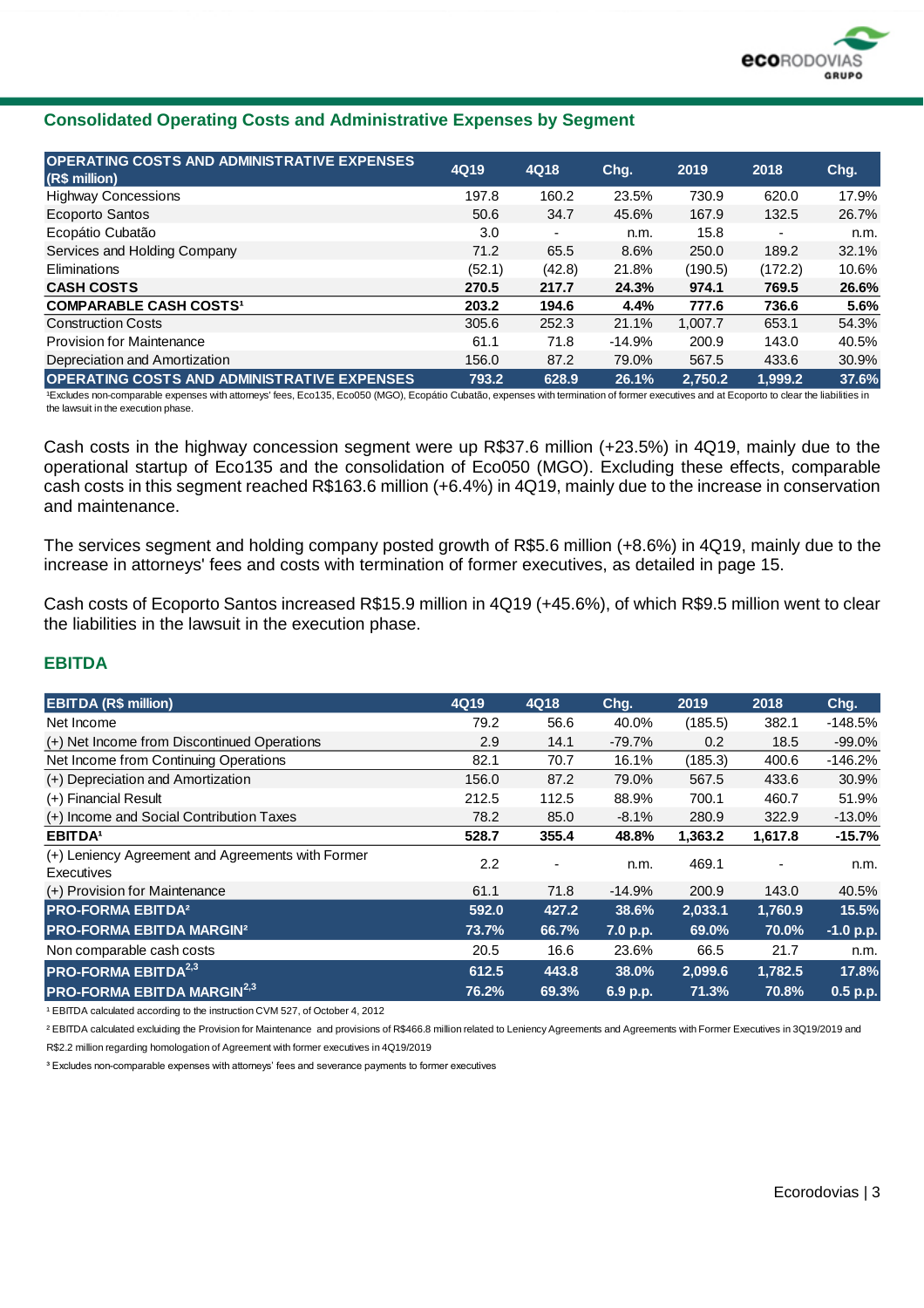

#### **Pro-forma EBITDA by Segment**

| <b>EBITDA (R\$ million)</b>              | 4Q19             | <b>Margin</b> | 4Q18                     | <b>Margin</b> | Chg.      |
|------------------------------------------|------------------|---------------|--------------------------|---------------|-----------|
| <b>Highway Concessions<sup>1</sup></b>   | 570.4            | 74.3%         | 451.3                    | 73.9%         | 26.4%     |
| Existing concessions <sup>1</sup>        | 492.1            | 75.1%         | 457.8                    | 74.9%         | 7.5%      |
| Eco135 <sup>1</sup>                      | 46.9             | 78.9%         | (6.5)                    | n.m.          | n.m.      |
| Eco050 (MGO) <sup>1</sup>                | 31.4             | 59.5%         | $\overline{\phantom{a}}$ | n.m.          | n.m.      |
| <b>Ecoporto Santos</b>                   | 40.0             | 107.6%        | 1.1                      | 3.4%          | n.m.      |
| <b>Services and Holding Company</b>      | (18.5)           | $-37.6%$      | (25.3)                   | n.m.          | $-26.6\%$ |
| Ecopátio Cubatão                         | 0.2 <sub>0</sub> | 0.1           | ٠                        | n.m.          | n.m.      |
| <b>PRO-FORMA EBITDA</b> <sup>1,2</sup>   | 592.0            | 73.7%         | 427.2                    | 66.7%         | 38.6%     |
| <b>PRO-FORMA NET REVENUE<sup>3</sup></b> | 803.6            |               | 640.8                    |               | 25.4%     |
| Non comparable costs                     | 20.5             | ۰             | 16.6                     | ۰             | 23.6%     |
| <b>PRO-FORMA<sup>1,2,4</sup> EBITDA</b>  | 612.5            | 76.2%         | 443.8                    | 69.3%         | 38.0%     |
| <b>PRO-FORMA NET REVENUE<sup>3</sup></b> | 803.6            |               | 640.8                    |               | 25.4%     |

<sup>1</sup> Excludes construction revenue and costs and provision for maintenance

² Excludes provisions of R\$2.2 million in regarding homologation of Agreements with Former Executives in 4Q19/2019

<sup>3</sup> Excludes construction revenue

4 Excludes non-comparable expenses with attorneys' fees and severance payments to former executives

Pro-forma EBITDA totaled R\$592.0 million in 4Q19 (+38.6%) and pro forma EBITDA margin came to 73.7%, mainly due to the operational startup of Eco135, the consolidation of Eco050 (MGO) and the booking at Ecoporto Santos, R\$53.4 million under other income/expenses related to amounts received as reimbursement of contingencies pursuant to the agreement for the acquisition of Ecoporto. **Pro-forma EBITDA, excluding noncomparable costs (attorneys' fees and costs with termination of former executives), reached R\$612.5 million (+38.0%) and pro-forma EBITDA margin was 76.2%**.

| <b>EBITDA (R\$ million)</b>              | 2019    | <b>Margin</b> | 2018    | <b>Margin</b>  | Chg.   |
|------------------------------------------|---------|---------------|---------|----------------|--------|
| <b>Highway Concessions<sup>1</sup></b>   | 2,044.2 | 73.7%         | 1,772.1 | 74.0%          | 15.3%  |
| Existing concessions <sup>1</sup>        | 1,854.3 | 74.8%         | 1,783.4 | 74.5%          | 4.0%   |
| Eco135 <sup>1</sup>                      | 119.5   | 71.0%         | (11.3)  | n.m.           | n.m.   |
| Eco050 (MGO) <sup>1</sup>                | 70.3    | 55.8%         | ٠       | n.m.           | n.m.   |
| <b>Ecoporto Santos</b>                   | 53.3    | 31.9%         | 12.7    | 9.5%           | n.m.   |
| <b>Services and Holding Company</b>      | (69.5)  | n.m.          | (24.0)  | n.m.           | 189.1% |
| Ecopátio Cubatão                         | 5.1     | 0.2           |         | ۰.             | n.m.   |
| <b>PRO-FORMA EBITDA</b> <sup>1,2</sup>   | 2,033.1 | 69.0%         | 1,760.9 | 70.0%          | 15.5%  |
| <b>PRO-FORMA NET REVENUE<sup>3</sup></b> | 2,945.2 |               | 2,516.2 |                | 17.0%  |
| Non comparable costs                     | 66.5    | ۰             | 21.7    | $\blacksquare$ | n.m.   |
| <b>PRO-FORMA<sup>1,2,4</sup> EBITDA</b>  | 2,099.6 | 71.3%         | 1,782.5 | 70.8%          | 17.8%  |
| <b>PRO-FORMA NET REVENUE<sup>3</sup></b> | 2,945.2 |               | 2,516.2 |                | 17.0%  |

<sup>1</sup> Excludes construction revenue and costs and provision for maintenance

² Excludes provisions of R\$466.8 million related to Leniency Agreements and Agreements with Former Executives in 3Q19/2019 and R\$2.2 million in regarding homologation of

Agreement with former executives in 4Q19/2019

<sup>3</sup> Excludes construction revenue

 $^4$  Excludes non-comparable expenses with attorneys' fees and severance payments to former executives

In 2019, pro-forma EBITDA came to R\$2,033.1 million (+15.5%), with pro-forma EBITDA margin of 69.0%. **Proforma EBITDA, excluding non-comparable costs, reached R\$2,099.6 million (+17.8%) and EBITDA margin was 71.3%**.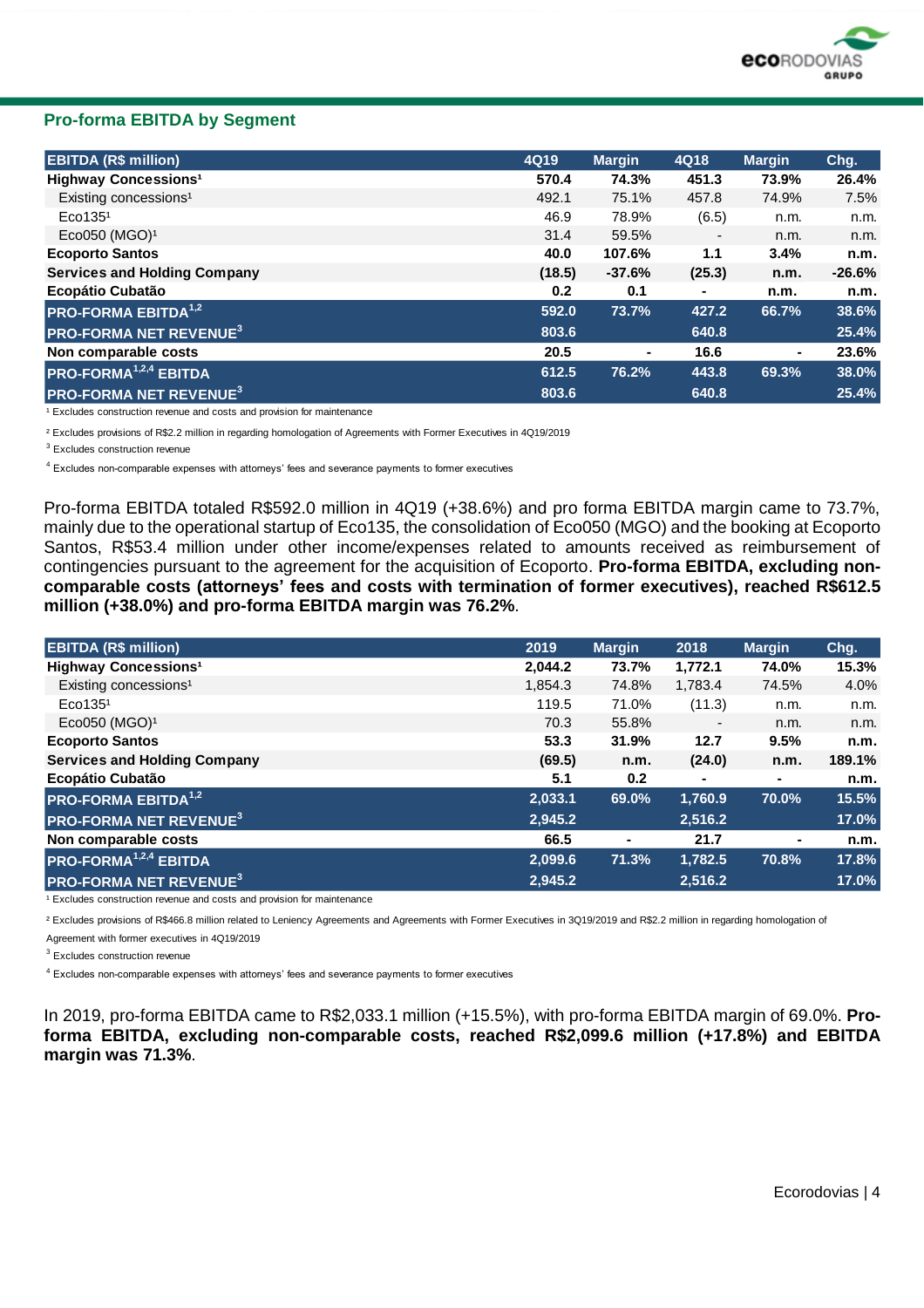

#### **Consolidated Financial Result**

| <b>FINANCIAL RESULT (R\$ million)</b>          | 4Q19    | 4Q18                     | Chg.     | 2019    | 2018                     | Chg.      |
|------------------------------------------------|---------|--------------------------|----------|---------|--------------------------|-----------|
| Interest on Debentures                         | (109.0) | (104.6)                  | 4.2%     | (470.1) | (397.0)                  | 18.4%     |
| <b>Monetary Variation on Debentures</b>        | (22.5)  | (18.4)                   | 22.5%    | (97.4)  | (95.5)                   | 2.0%      |
| Interest on Financing                          | (30.6)  | (14.3)                   | 113.6%   | (100.2) | (52.9)                   | 89.5%     |
| Financial effects on Concession Fee            | (57.8)  | $\overline{\phantom{a}}$ | n.m.     | (120.4) | 0.1                      | n.m.      |
| Exchange and Monetary Variation on Financing   | 1.6     | 1.4                      | 11.3%    | (5.3)   | (17.6)                   | $-69.7\%$ |
| <b>Financial revenues</b>                      | 24.3    | 38.6                     | $-37.1%$ | 148.3   | 140.4                    | 5.6%      |
| Adjustment to Present Value                    | (5.0)   | (7.8)                    | -36.7%   | (39.1)  | (31.3)                   | 24.7%     |
| Inflation Adjustment on the Leniency Agreement | (6.6)   | $\overline{\phantom{a}}$ | n.m.     | (6.6)   | $\overline{\phantom{a}}$ | n.m.      |
| <b>Other Financial Effects</b>                 | (6.8)   | (7.4)                    | $-7.4%$  | (9.2)   | (6.8)                    | 34.2%     |
| <b>FINANCIAL RESULT</b>                        | (212.5) | (112.5)                  | 88.9%    | (700.1) | (460.7)                  | 51.9%     |

Financial result increased 88.9% in 4Q19 and 51.9% in 2019, with the quarter's key variations shown below:

- i. Interest on debentures: increase of R\$4.4 million due to the higher average outstanding balance of debentures in 4Q19;
- ii. Inflation adjustment on debentures: increase of R\$4.1 million mainly due to the consolidation of Eco050 (MGO) as of May 31, 2019 and issue of debentures at Ecoponte;
- iii. Interest on financing: increase of R\$16.3 million mainly due to the consolidation of Eco050 (MGO) as of May 31, 2019;
- iv. Financial effects of concession rights: increase of R\$57.8 million (non-cash impact) due to the operational startup of Eco135 on April 1, 2019 see Exhibit III, page 22;

Interest paid totaled R\$209.2 million in 4Q19 (+31.6%) and R\$592.9 million in 2019 (+45.9%) (see the Cash Flow Statement in Exhibit IV on page 23).

#### **Income Tax and Social Contribution**

Income tax and social contribution amounted to R\$78.2 million in 4Q19 (-8.1%) and R\$280.9 million in 2019 (- 13.0%). For more information on the effective rate of income tax and social contribution, see Note 15.b of the Financial Statements.

Taxes paid totaled R\$106.7 million in 4Q19 (+26.3%) and R\$362.8 million in 2019 (+18.0%) (see the Cash Flow Statement in Exhibit IV on page 23).

#### **Net Income (Loss)**

| NET (LOSS) INCOME (R\$ million)                             | 4Q19             | 4Q18                     | Chq.   | 2019    | 2018           | Chg.      |
|-------------------------------------------------------------|------------------|--------------------------|--------|---------|----------------|-----------|
| <b>NET (LOSS) INCOME</b>                                    | 79.2             | 56.6                     | 40.0%  | (185.5) | 374.5          | $-149.5%$ |
| (+) Leniency Agreement and Agreements with Former Executive | $2.2\phantom{0}$ |                          | n.m.   | 469.1   |                | n.m.      |
| (+) Inflation Adjustment on the Leniency Agreement          | 6.6              | $\overline{\phantom{a}}$ | n.m.   | 6.6     | $\blacksquare$ | n.m.      |
| (+) Net Income (Loss) from discontinued operations          | 2.9              | 14.1                     | -79.7% | 0.2     | 18.5           | $-99.0\%$ |
| <b>NET (LOSS) INCOME<sup>1</sup></b>                        | 90.9             | 70.7                     | 28.6%  | 290.4   | 393.0          | $-26.1%$  |

² Excludes provisions for the Leniency Agreement and Agreements with Former Executives in 4Q19 and 2019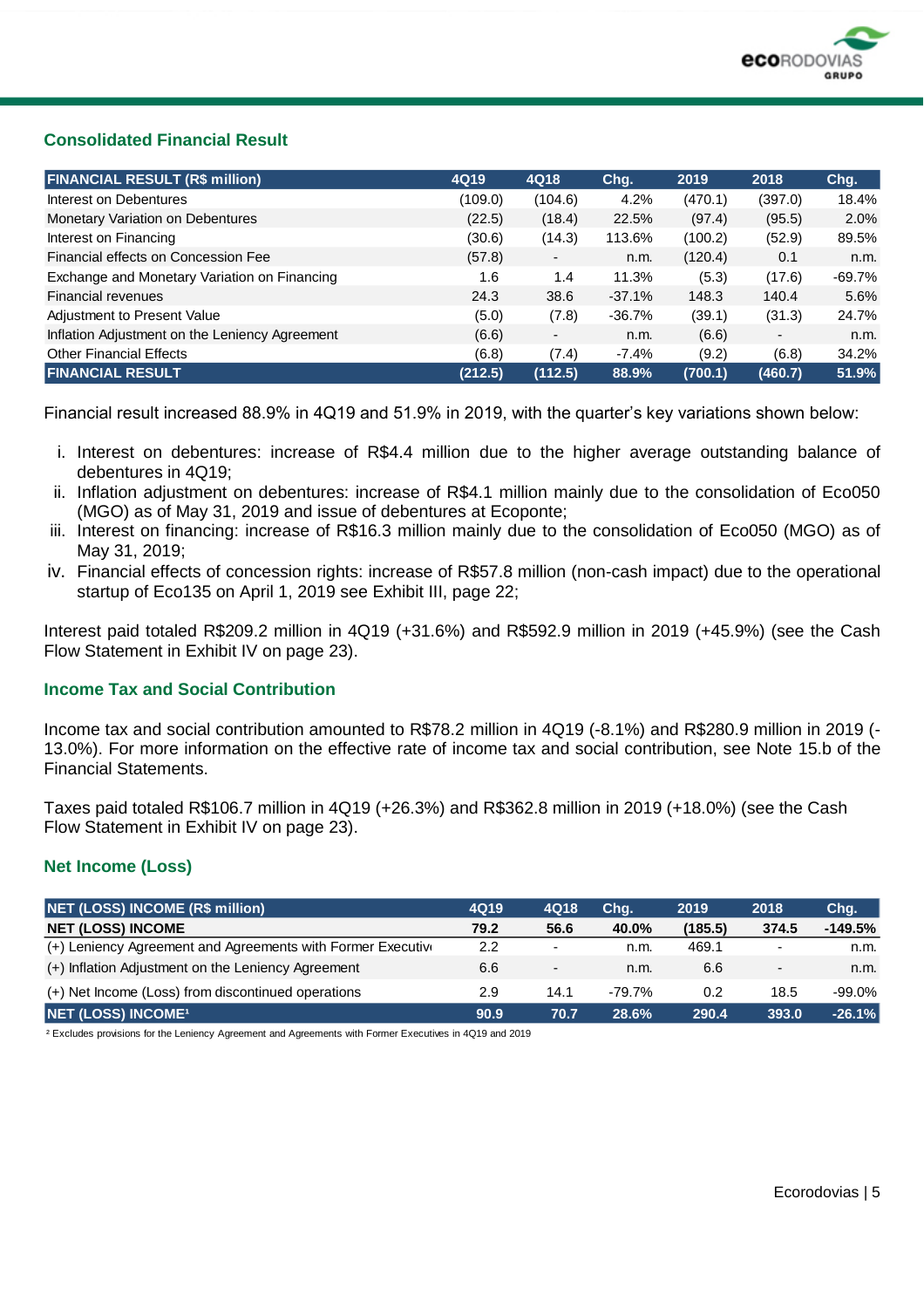

**Evolution of Net Income by Type (R\$ million)** 70.7 164.8 (68.9) 10.7 (93.4) 6.9 90.9 4Q18 Net Income Δ Pro-forma EBITDA<sup>1</sup> Δ Depreciation and **Amortization** Δ Provision for Maintenance Δ Financial Result<sup>1</sup> Δ Income Tax/Social Contribution 4Q19 Net Income

<sup>1</sup> Excluding the impact of the Leniency Agreement and agreement with former executives

Recurring net income, excluding provisions for Leniency Agreements and Agreements with Former Executives, was R\$90.9 million in 4Q19 (+28.6%), positively influenced by higher pro-forma EBITDA (R\$164.8 million), mainly related to the operational startup of Eco135 and Eco050 (MGO), provision for maintenance (+R\$10.7 million) due to the revision, in 4Q18, of the schedules for the provision for future maintenance of all the concessionaries for the remaining terms of the concession contracts incorporating the increase in the cost of Petroleum Asphalt Cement (CAP) and lower income tax and social contribution (+R\$6.9 million). On the other hand, income was negatively affected by lower financial result (-R\$93.4 million) mainly due to the booking of inflation adjustment on concession rights at Eco135; increased depreciation and amortization (-R\$68.9 million) with the operational startup of Eco135 and Eco050 (MGO), and the larger asset base at concessionaires.



<sup>1</sup> Excluding the impact of the Leniency Agreement and agreement with former executives

In 2019, recurring net income totaled R\$290.4 million (-26.1%).

#### **Cash and Cash Equivalents and Debt**

Gross debt of EcoRodovias reached R\$8,679.1 million in December 2019, down 10.4% from September 2019. For more details on gross debt, see the table in Exhibit V on page 24.

Cash and cash equivalents totaled R\$2,068.8 million in December 2019, including R\$180.5 million unfrozen by the Federal Court of Paraná. Financial leverage measured by the ratio of net debt to pro-forma EBITDA ended December 2019 at 3.2 times, in line with the previous quarter.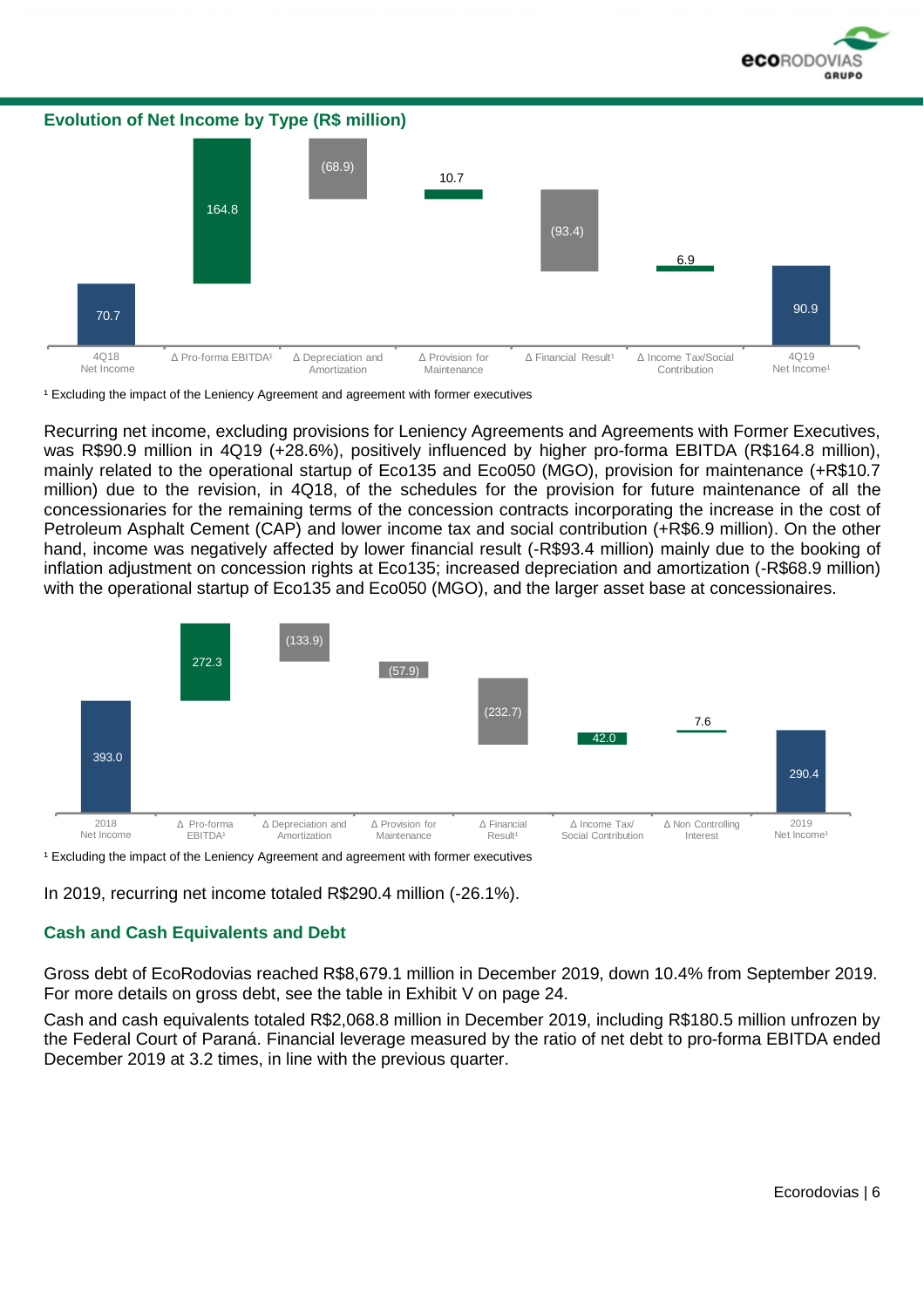

| <b>DEBT (R\$ million)</b>      | 12/31/2019 | 09/30/2019 | Chg.     |
|--------------------------------|------------|------------|----------|
| Short-term                     | 3.295.0    | 3.823.5    | $-13.8%$ |
| Long-term                      | 5.384.1    | 5.864.6    | $-8.2%$  |
| <b>Total Gross Debt</b>        | 8.679.1    | 9.688.1    | $-10.4%$ |
| (-) Cash and Cash Equivalents  | 2.068.8    | 2.984.1    | $-30.7%$ |
| Net Debt                       | 6.610.3    | 6.704.0    | $-1.4%$  |
| Net Debt/Pro-forma EBITDA1 LTM | 3.2x       | 3.4x       | $-0.2x$  |

<sup>1</sup> Includes consolidation of pro forma LTM EBITDA of Eco050 (MGO) and excludes provisions for the Leniency Agreement and Agreements with Former Executives

In October 2019, Ecorodoanel prepaid its 1<sup>st</sup> issue of debentures in the amount of R\$900 million, whose maturity was set for March 2020. Prepayment was due to the delay in concluding construction works by the São Paulo State Government, for signing the concession agreement.

In November 2019, Ecoponte carried out the 1st issue of debentures totaling R\$230 million at a cost of IPCA + 4.4% p.a. and maturing in 2034.

In December 2019, it was assigned the long-term loan between Eco135 and BNDES of R\$996.4 million at the cost of  $TLP + 3.49%$  p.a. and term of 23.5 years.

#### **Gross debt amortization schedule (R\$ million) on December 31, 2019:**



Maturities in 2020 total R\$3,295 million, of which R\$1,419 million pertain to the Holding Company, R\$747 million to the Services Company (ECS) and R\$1,130 million are distributed among other assets. The Company is already in an advanced stage of negotiations for 1H20 financing.



Ecorodovias | 7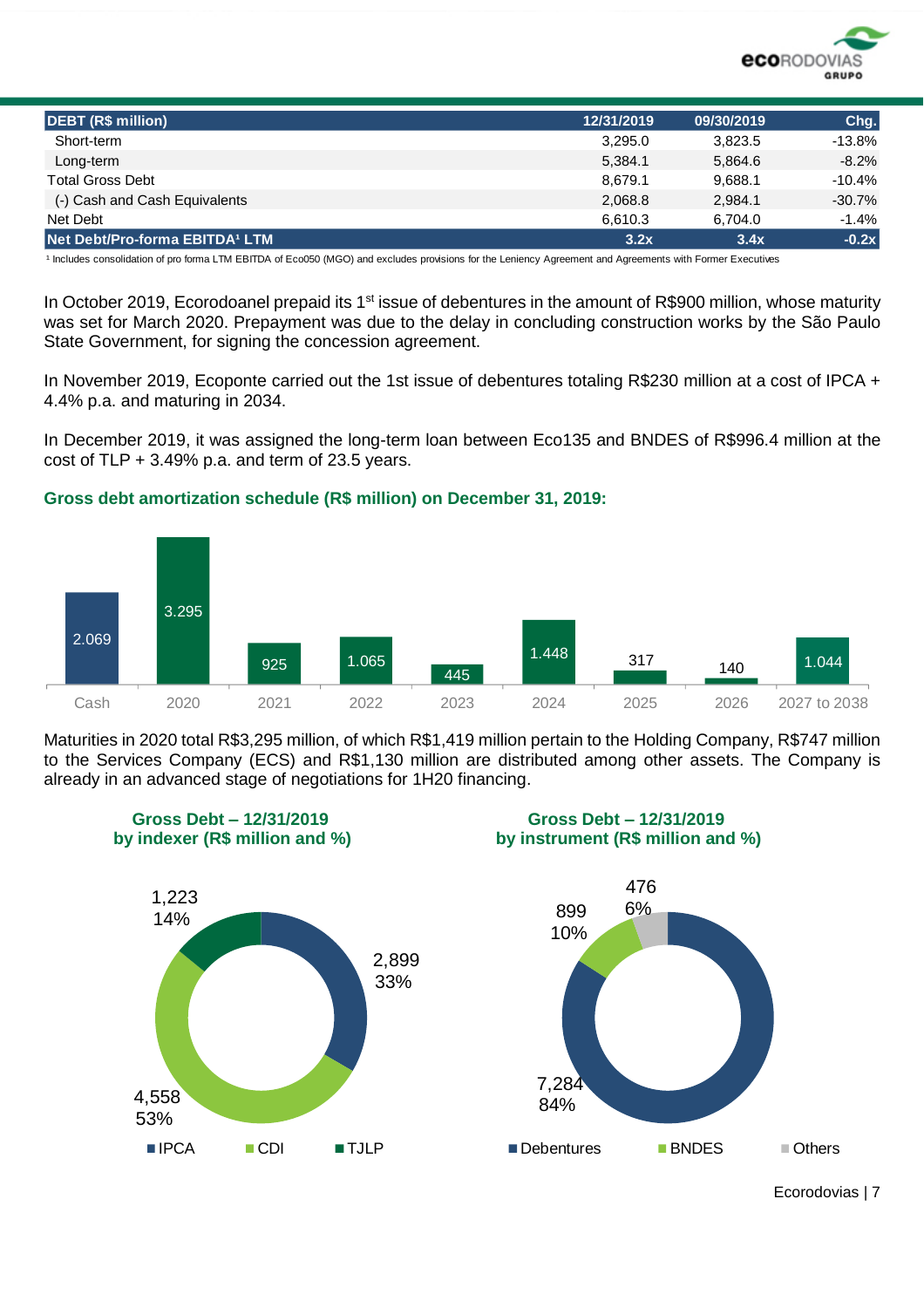

#### **Consolidated Capex by Segment:**

|                                      |                                             | 4Q19                                                                         |              |                                             | 2019                                                                  |              |
|--------------------------------------|---------------------------------------------|------------------------------------------------------------------------------|--------------|---------------------------------------------|-----------------------------------------------------------------------|--------------|
| <b>CAPEX (R\$ million)</b>           | <b>INTANGIBLE</b><br><b>ASSETS/PP&amp;E</b> | <b>MAINTENANCE</b><br><b>COSTS/PROV.</b><br><b>FOR CONS.</b><br><b>WORKS</b> | <b>TOTAL</b> | <b>INTANGIBLE</b><br><b>ASSETS/PP&amp;E</b> | <b>MAINTENANCE</b><br><b>COSTS/PROV.</b><br>FOR CONS.<br><b>WORKS</b> | <b>TOTAL</b> |
| <b>Highway Concessions</b>           | 270.8                                       | 123.3                                                                        | 394.2        | 1,054.2                                     | 228.1                                                                 | 1,282.3      |
| Ecovias dos Imigrantes               | 50.1                                        | 9.0                                                                          | 59.2         | 189.9                                       | 25.6                                                                  | 215.5        |
| Ecopistas                            | 10.0                                        | 2.1                                                                          | 12.1         | 45.4                                        | 13.3                                                                  | 58.7         |
| Ecovia Caminho do Mar                | 0.3                                         | 20.6                                                                         | 20.9         | 3.1                                         | 50.4                                                                  | 53.5         |
| Ecocataratas                         | 2.5                                         | 25.1                                                                         | 27.6         | 15.0                                        | 67.3                                                                  | 82.3         |
| Ecosul                               | 29.5                                        | 1.8                                                                          | 31.2         | 76.6                                        | 6.8                                                                   | 83.5         |
| Eco101                               | 87.1                                        | $\sim$                                                                       | 87.1         | 295.6                                       | $\overline{\phantom{0}}$                                              | 295.6        |
| Ecoponte                             | 8.2                                         | 64.8                                                                         | 73.0         | 190.2                                       | 64.8                                                                  | 255.0        |
| Eco135                               | 16.7                                        | $\blacksquare$                                                               | 16.7         | 117.7                                       | $\blacksquare$                                                        | 117.7        |
| Eco050 (MGO)                         | 55.1                                        | $\blacksquare$                                                               | 55.1         | 109.3                                       | ۰                                                                     | 109.3        |
| Ecovias do Cerrado                   | 11.4                                        | $\sim$                                                                       | 11.4         | 11.4                                        | ۰.                                                                    | 11.4         |
| Ecoporto Santos and Ecopátio Cubatão | 6.1                                         | $\blacksquare$                                                               | 6.1          | 9.8                                         | ٠                                                                     | 9.8          |
| Other <sup>1</sup>                   | 2.0                                         |                                                                              | 2.0          | 7.4                                         |                                                                       | 7.4          |
| EcoRodovias Concessões               | (3.3)                                       | $\blacksquare$                                                               | (3.3)        | (3.3)                                       | -                                                                     | (3.3)        |
| <b>CAPEX</b>                         | 275.7                                       | 123.3                                                                        | 399.0        | 1,068.1                                     | 228.1                                                                 | 1,296.3      |

<sup>1</sup> Includes Services and the Holding Company

Actual capex was R\$399.0 million in 4Q19 and R\$1,296.3 million in 2019. The main investments in the quarter at the highway concessions were road widening works at Eco101, construction of the access to Linha Vermelha at Ecoponte and construction works related to contractual amendment at Ecovias dos Imigrantes.

#### **Capex Estimate for 2020**

|                                      |                                             | 2020E                                                              |              |
|--------------------------------------|---------------------------------------------|--------------------------------------------------------------------|--------------|
| <b>ESTIMATED CAPEX (R\$ million)</b> | <b>INTANGIBLE</b><br><b>ASSETS/PP&amp;E</b> | <b>MAINTENANCE</b><br><b>COSTS/PROV. FOR</b><br><b>CONS. WORKS</b> | <b>TOTAL</b> |
| Ecovias dos Imigrantes               | 125                                         | 30                                                                 | 155          |
| Ecopistas                            | 70                                          | 36                                                                 | 106          |
| Ecovia Caminho do Mar                | 10                                          | 22                                                                 | 32           |
| Ecocataratas                         | 30                                          | 55                                                                 | 85           |
| Ecosul                               | 158                                         | 9                                                                  | 167          |
| Eco101                               | 424                                         | $\blacksquare$                                                     | 424          |
| Ecoponte                             | 203                                         | 15                                                                 | 217          |
| Eco135                               | 187                                         | $\overline{\phantom{0}}$                                           | 187          |
| Eco050                               | 359                                         | 16                                                                 | 376          |
| Ecovias do Cerrado                   | 305                                         | $\overline{\phantom{a}}$                                           | 305          |
| Ecoporto Santos and Ecopátio Cubatão | 13                                          | $\Omega$                                                           | 13           |
| Other <sup>1</sup>                   | 15                                          | $\Omega$                                                           | 15           |
| <b>TOTAL</b>                         | 1,899                                       | 183                                                                | 2,082        |

<sup>1</sup> Includes Services and the Holding Company

In 2020, the main investments will be made at highway concessions: Eco101, Eco050, Ecoponte and Eco135, which already have BNDES financing and are undergoing expansion; Ecovias dos Imigrantes, related to the contractual amendment signed in 2018; and Ecovias do Cerrado related to initial construction works and construction of toll plazas.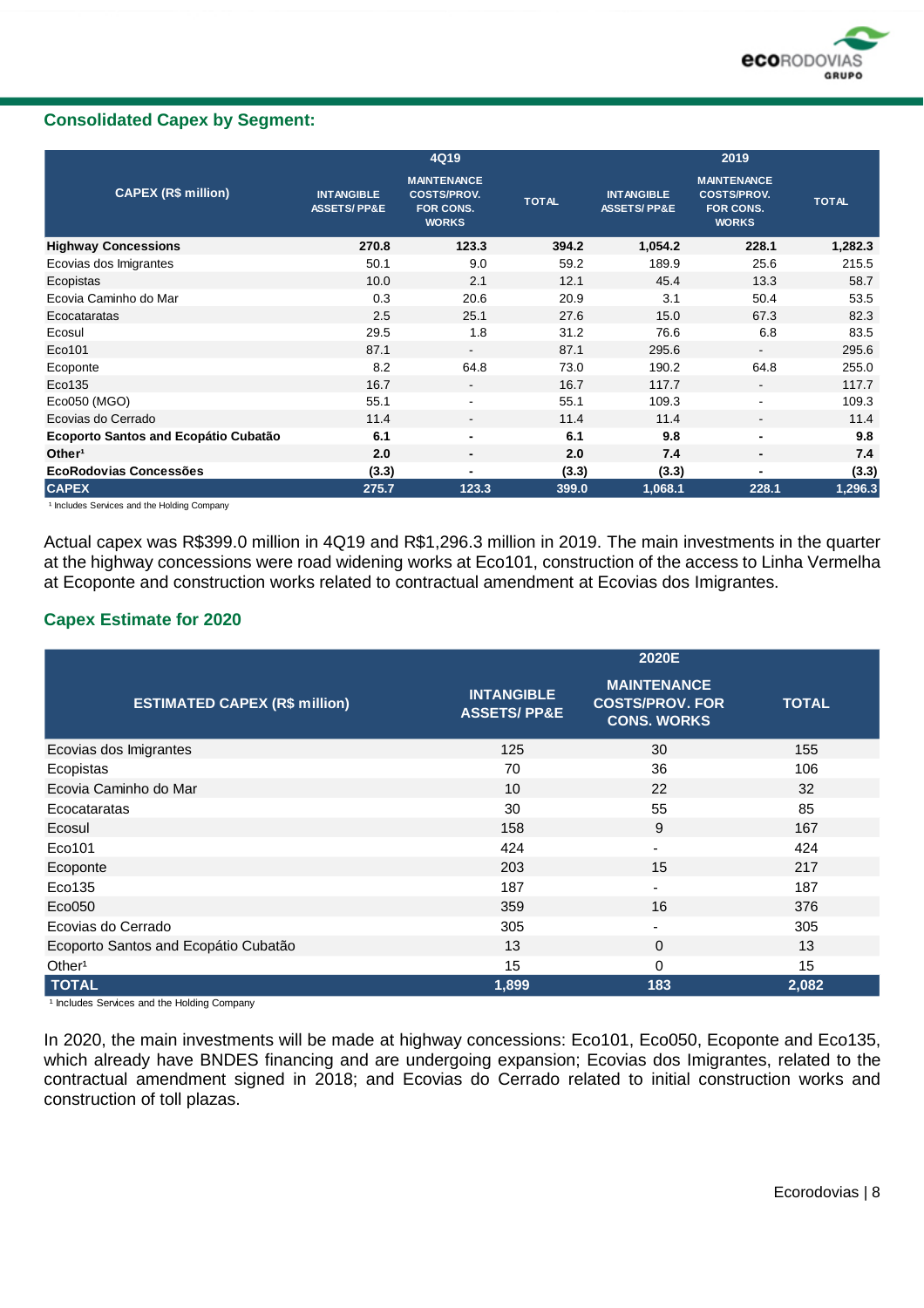

**Contractual capex to be made by highway concessions excluding Eco050 (MGO), Ecorodoanel, Ecorodoanel, Eco135 and Ecovias do Cerrado (BR-364/365) (in R\$ million):**



In 4Q19, Ecorodovias revised the contractual Capex, which resulted in an increase of R\$100 million arising from road maintenance expenses for the remaining periods of the concessions.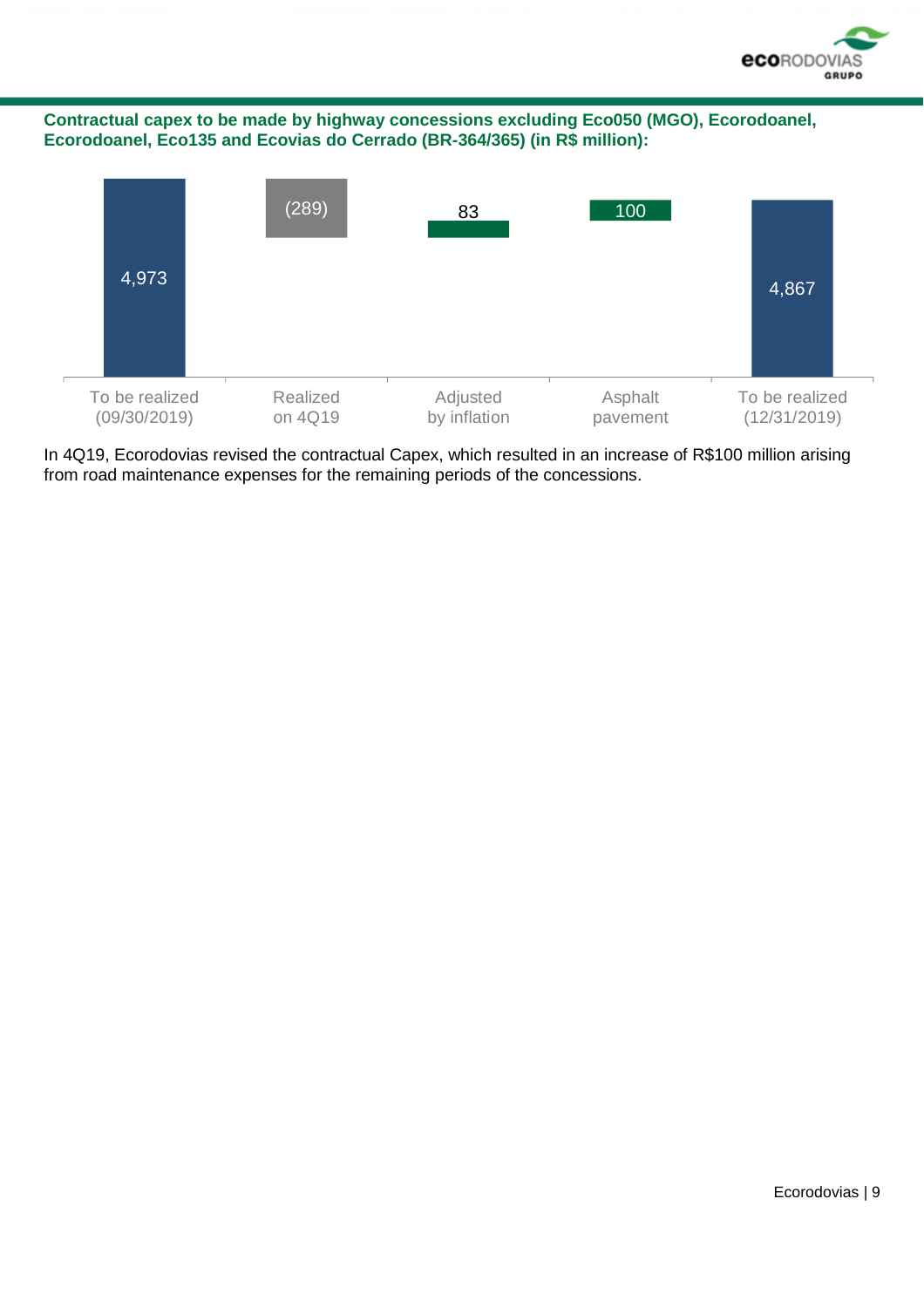

### HIGHWAY CONCESSIONS

*Segment consisting of nine highway concessionaires: Ecovias dos Imigrantes, Ecopistas, Ecovia Caminho do Mar, Ecocataratas, Ecosul, Eco101, Ecoponte, Eco135, Eco050 (MGO) and Ecovias do Cerrado.*

#### **Operating Performance – Traffic**

| <b>TRAFFIC VOLUME</b>                  |        |                          |         |         |         |         |
|----------------------------------------|--------|--------------------------|---------|---------|---------|---------|
| (equivalent paying vehicles, thousand) | 4Q19   | 4Q18                     | Chg.    | 2019    | 2018    | Chg.    |
| Heavy                                  |        |                          |         |         |         |         |
| Ecovias dos Imigrantes                 | 6,138  | 5,812                    | 5.6%    | 25,064  | 25,831  | $-3.0%$ |
| Ecopistas                              | 6,543  | 6,550                    | $-0.1%$ | 25,874  | 25,328  | 2.2%    |
| Ecovia Caminho do Mar                  | 2,798  | 2,492                    | 12.3%   | 11,495  | 12,206  | $-5.8%$ |
| Ecocataratas                           | 4,095  | 3,869                    | 5.8%    | 16,365  | 16,338  | 0.2%    |
| Ecosul                                 | 4,932  | 4,773                    | 3.3%    | 19,573  | 19,815  | $-1.2%$ |
| Eco101                                 | 7,936  | 8,278                    | $-4.1%$ | 31,158  | 31,449  | $-0.9%$ |
| Ecoponte                               | 1,082  | 1,084                    | $-0.2%$ | 4,260   | 4,212   | 1.1%    |
| Eco135 <sup>2</sup>                    | 7,079  |                          | n.m     | 20,196  |         | n.m     |
| Eco050 (MGO) <sup>3</sup>              | 8,025  | $\overline{\phantom{a}}$ | n.m     | 18,994  |         | n.m     |
| <b>Total</b>                           | 48,628 | 32,860                   | 48.0%   | 172,979 | 135,178 | 28.0%   |
| Comparable Total <sup>1</sup>          | 33,524 | 32,860                   | 2.0%    | 128,541 | 130,206 | $-1.3%$ |
| Light                                  |        |                          |         |         |         |         |
| Ecovias dos Imigrantes                 | 10,058 | 9,690                    | 3.8%    | 35,924  | 35,340  | 1.7%    |
| Ecopistas                              | 16,286 | 15,723                   | 3.6%    | 61,582  | 58,694  | 4.9%    |
| Ecovia Caminho do Mar                  | 1,458  | 1,319                    | 10.6%   | 4,752   | 4,658   | 2.0%    |
| Ecocataratas                           | 2,902  | 2,775                    | 4.6%    | 10,603  | 10,335  | 2.6%    |
| Ecosul                                 | 1,759  | 1,725                    | 2.0%    | 6,838   | 6,658   | 2.7%    |
| Eco101                                 | 4,031  | 4,048                    | $-0.4%$ | 15,831  | 15,527  | 2.0%    |
| Ecoponte                               | 6,429  | 6,521                    | $-1.4%$ | 25,129  | 25,239  | $-0.4%$ |
| Eco135 <sup>2</sup>                    | 1,834  |                          | n.m     | 5,090   |         | n.m     |
| Eco050 (MGO) <sup>3</sup>              | 3,493  | $\blacksquare$           | n.m     | 7,874   |         | n.m     |
| <b>Total</b>                           | 48,252 | 41,801                   | 15.4%   | 173,624 | 156,452 | 11.0%   |
| <b>Comparable Total<sup>1</sup></b>    | 42,924 | 41,801                   | 2.7%    | 155,305 | 152,450 | 1.9%    |
| Heavy + Light                          |        |                          |         |         |         |         |
| Ecovias dos Imigrantes                 | 16,196 | 15,502                   | 4.5%    | 60,988  | 61,171  | $-0.3%$ |
| Ecopistas                              | 22,829 | 22,273                   | 2.5%    | 87,457  | 84,022  | 4.1%    |
| Ecovia Caminho do Mar                  | 4,256  | 3,811                    | 11.7%   | 16,247  | 16,864  | $-3.7%$ |
| Ecocataratas                           | 6,997  | 6,644                    | 5.3%    | 26,968  | 26,673  | 1.1%    |
| Ecosul                                 | 6,691  | 6,498                    | 3.0%    | 26,412  | 26,473  | $-0.2%$ |
| Eco101                                 | 11,967 | 12,326                   | $-2.9%$ | 46,989  | 46,975  | 0.0%    |
| Ecoponte                               | 7,511  | 7,605                    | $-1.2%$ | 29,389  | 29,452  | $-0.2%$ |
| Eco135 <sup>2</sup>                    | 8,913  |                          | n.m     | 25,286  |         | n.m     |
| Eco050 (MGO) <sup>3</sup>              | 11,518 | $\blacksquare$           | n.m     | 26,868  |         | n.m     |
| <b>CONSOLIDATED TRAFFIC VOLUME</b>     | 96,878 | 74,661                   | 29.8%   | 346,602 | 291,630 | 18.9%   |
| <b>COMPARABLE TOTAL1</b>               | 76,448 | 74,661                   | 2.4%    | 283,846 | 282,656 | 0.4%    |

<sup>1</sup> Excludes tolls for suspended axles in 2018 and the period from May 21 to June 3 during which traffic was affected by the truckers' strike and toll collection at Eco135 and Eco050 (MGO)

² Considers toll collection as of April 1, 2019

³ Considers toll collection as of June 1, 2019

Note: Equivalent paying vehicle is a basic unit of reference in toll collection statistics on the Brazilian market. Light vehicles, such as automobiles, correspond to an equivalent vehicle unit. Heavy vehicles such as trucks and buses are converted to equivalent vehicles by a multiplier applied to the number of axles per vehicle, as established in the terms of each concession agreement.

Consolidated traffic of equivalent paying vehicles increased 29.8% in 4Q19 and 18.9% in 2019. In 4Q19, traffic was impacted by the start of toll collection at Eco135 on April 1, 2019, and the consolidation of Eco050 (MGO) as of May 31, 2019.

Excluding these effects, consolidated traffic increased 2.4% from 4Q18.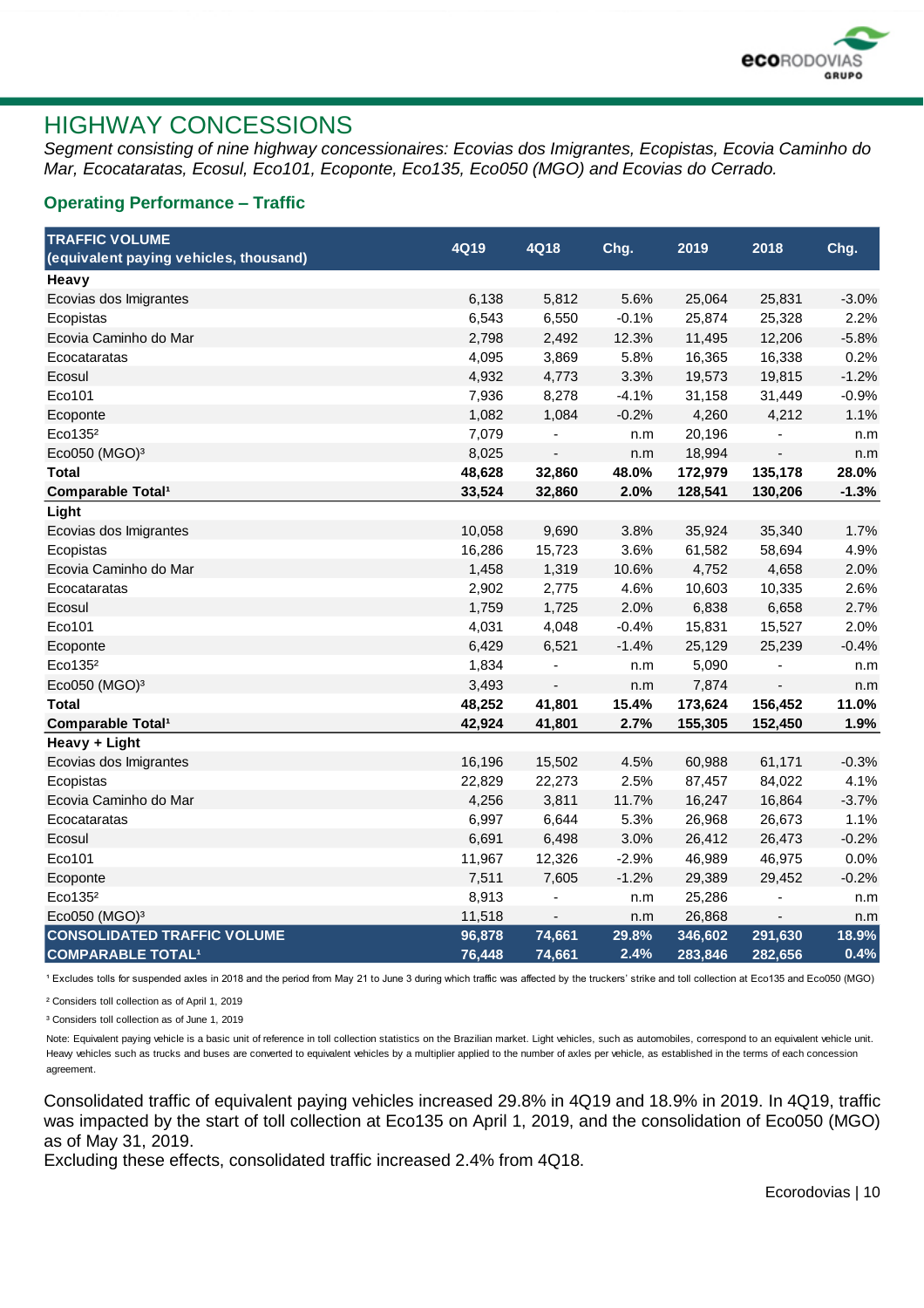

In 2019, traffic was impacted by: (i) start of toll collection at Eco135 and the consolidation of Eco050 (MGO); (ii) exemption of tolls for suspended axles at Ecovia Caminho do Mar and Ecocataratas since May 29, 2018 and at Ecovias dos Imigrantes and Ecopistas since May 31, 2018; and (iii) the truck drivers' strike between May 21 and June 3, 2018.

Excluding these effects, consolidated traffic increased 0.4% from 2018. Toll exemptions for suspended axles will be addressed through contractually rebalancing.

Consolidated monthly traffic in 4Q19 varied as follows: growth of 36.5% in October, 27.1% in November and 26.1% in December. Excluding the beginning of toll collection at Eco135 and the consolidation of Eco050 (MGO), consolidated traffic increased 7.4% in October and 0.1% in November but declined 0.1% in December.

The main reasons for the variations in 4Q19 were:

**Heavy Vehicles –** increase of 48.0% in 4Q19. Excluding the start of toll collection at Eco135 and the consolidation of Eco050 (MGO), heavy vehicle traffic increased 2.0%. Growth at Ecovia Caminho do Mar is mainly due to increased soybean and corn exports at the Port of Paranaguá and the increase in the terminal's container capacity (Paranaguá Container Terminal – TCP) since October 2019. Ecocataratas registered traffic growth, mainly due to corn shipments in the region. Also worth noting is the traffic growth at Ecovia Caminho do Mar and Ecocataratas due to lower tariffs since October 2019. Growth at Ecovias dos Imigrantes stems from increased corn and sugar shipments at the Port of Santos and Ecosul's performance was a result of increased soybean exports and fertilizer imports at the Port of Rio Grande. Traffic at Ecoponte and Ecopistas remained stable.

Eco101 registered a decrease in vehicle traffic due to the pulp industry cycle in the region and adverse economic conditions in the state of Espírito Santo.

**Light Vehicles –** growth of 15.4% in 4Q19. Excluding the start of toll collection at Eco135 and the consolidation of Eco050 (MGO), light vehicle traffic increased 2.7%. Ecovia Caminho do Mar and Ecocataratas registered growth due to better weather conditions on weekends and holidays, as well as lower tariffs. Ecovias dos Imigrantes registered growth mainly due to average temperatures in October (max. in the state of São Paulo averaged 29.1°C in 2019 vs. 24.6°C in 2018). Traffic growth at Ecopistas and Ecosul was also favored by better weather conditions on weekends and holidays.

Eco101 witnessed a decline due to adverse economic conditions in Espírito Santo. At Ecoponte, the decrease is due to construction work on the BRT in Rio de Janeiro close to access points to the bridge and economic slowdown at the state.

#### **Average Tariff**

| <b>AVERAGE TARIFF (R\$ / equivalent paying vehicle)</b> | 4Q19  | 4Q18  | Chg.     | 2019  | 2018  | Chg.    |
|---------------------------------------------------------|-------|-------|----------|-------|-------|---------|
| Ecovias dos Imigrantes                                  | 17.04 | 16.28 | 4.7%     | 16.44 | 16.08 | 2.3%    |
| Ecopistas                                               | 3.76  | 3.60  | 4.5%     | 3.68  | 3.51  | 4.8%    |
| Ecovia Caminho do Mar                                   | 18.95 | 17.72 | 6.9%     | 18.64 | 17.25 | 8.1%    |
| Ecocataratas                                            | 13.09 | 12.25 | 6.9%     | 12.90 | 12.00 | 7.5%    |
| Ecosul                                                  | 12.80 | 11.78 | 8.6%     | 12.79 | 11.78 | 8.6%    |
| Eco101                                                  | 3.73  | 4.22  | $-11.6%$ | 4.09  | 4.32  | $-5.4%$ |
| Ecoponte                                                | 4.30  | 4.30  | 0.1%     | 4.30  | 4.22  | 2.1%    |
| Eco135 <sup>1</sup>                                     | 7.22  | ٠     | n.m      | 7.21  |       | n.m     |
| Eco050 ( $MGO$ ) <sup>2</sup>                           | 5.02  | ۰     | n.m      | 5.14  | ٠     | n.m     |
| <b>CONSOLIDATED AVERAGE TARIFF</b>                      | 8.45  | 8.61  | $-1.8%$  | 8.52  | 8.67  | $-1.8%$ |

Note: the Consolidated Average Tariff is calculated through a weighted average of each

<sup>1</sup> Considers toll collection as of April 1, 2019

² Considers toll collection as of June 1, 2019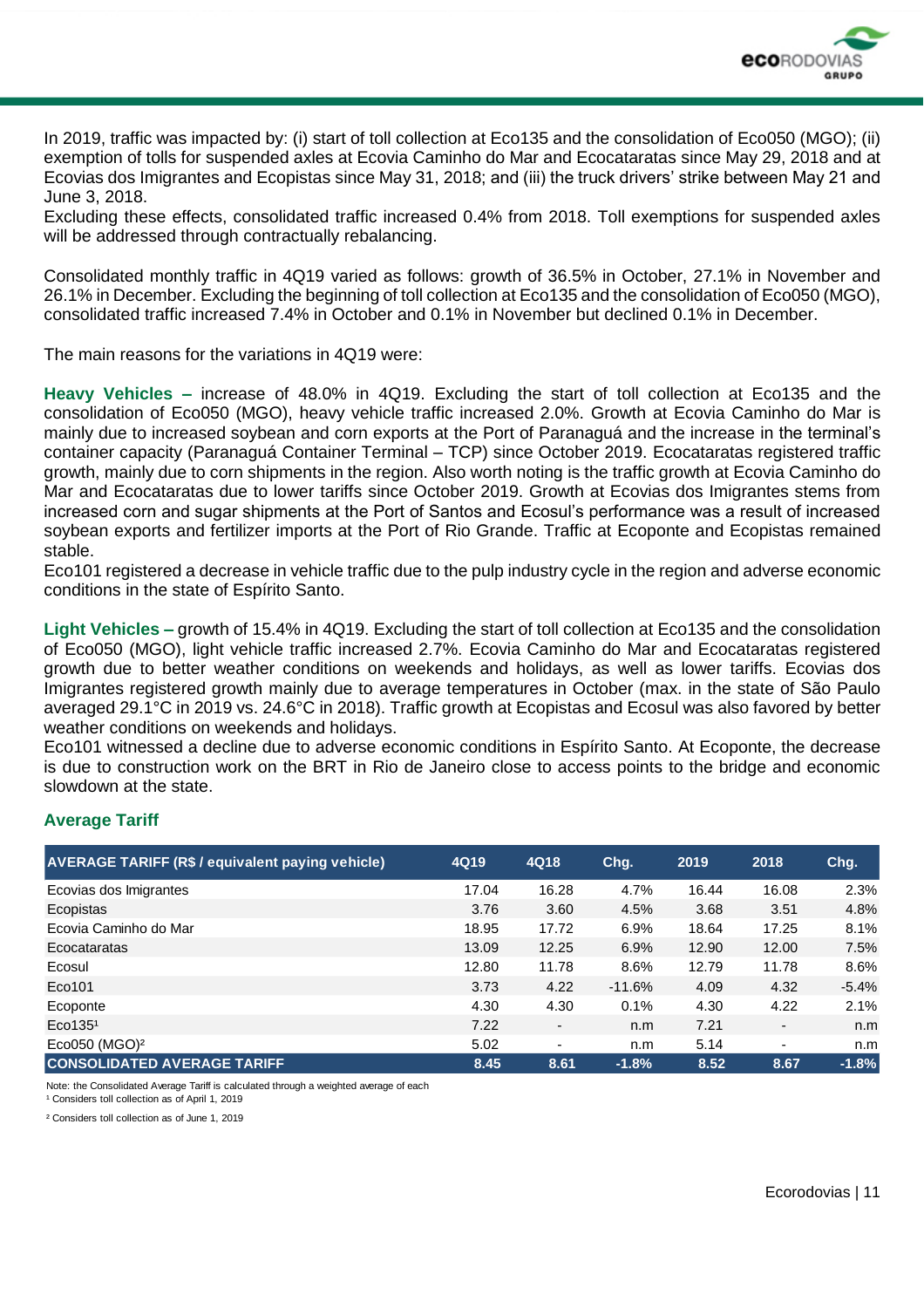

Consolidated average tariff per equivalent paying vehicle fell 1.8% both in 4Q19 and 2019, chiefly due to the start of toll collection at Eco135 and the consolidation of Eco050 (MGO), whose average tariffs are lower than the consolidated average of other concessions, and the 11.7% tariff reduction at Eco101 as of October 2019. For comparison purposes, inflation in 2019 reached 4.31%.

In December 2018, contractual basic tariff adjustments of 7.8% were approved for Ecovia Caminho do Mar and Ecocataratas.

In January 2019, tariff adjustments were approved for Ecosul, which consisted of the annual contractual adjustment of 7.7%, the tariff trigger of 1.6% related to the contractual amendment signed in 2015, and the tariff reduction of 1.0% due to the ordinary and extraordinary revisions, bringing the total tariff adjustment to 8.4%.

In July 2019, tariff increases of 4.7% based on the IPCA inflation index were implemented at Ecovias do Imigrantes and Ecopistas. In case of a contractual adjustment at Ecovias dos Imigrantes, the tariff increase will be determined by the lower of the IGP-M or IPCA indices and, if IPCA is adopted, the difference between the indices will be determined and compensated through an extension of the concession period. The July 2019 adjustment at Ecovias dos Imigrantes would be 7.6% if IGP-M were applied. Today, the total tariff difference considering exclusively the substitution of IGP-M with IPCA is 6.9% and will be compensated by an extension of the concession term.

In August 2019, the tariff of R\$4.30 at Ecoponte, valid since June 2018, was maintained until the next tariff review due to the application of Factor D.

In August 2019, a 6.0% reduction in toll tariffs was approved at Eco050 (MGO), mainly due to the discount of Factors D and C.

In October 2019, an 11.7% reduction in toll tariffs was approved for Eco101, due to the rebalance discount, chiefly related to Factor D.

In December 2019, toll increases of 3.4% were approved at Ecovia Caminho do Mar and Ecocataratas.

#### **Gross Revenue**

| <b>GROSS REVENUE (R\$ million)</b>         | 4Q19    | 4Q18           | Chg.     | 2019    | 2018                     | Chg.    |
|--------------------------------------------|---------|----------------|----------|---------|--------------------------|---------|
| <b>Highway Concessions</b>                 |         |                |          |         |                          |         |
| Toll Revenue                               | 818.7   | 642.6          | 27.4%    | 2,952.1 | 2,528.7                  | 16.7%   |
| Ecovias dos Imigrantes                     | 276.0   | 252.3          | 9.4%     | 1,002.9 | 983.6                    | 2.0%    |
| Ecopistas                                  | 85.8    | 80.1           | 7.1%     | 321.8   | 294.9                    | 9.1%    |
| Ecovia Caminho do Mar                      | 80.6    | 67.5           | 19.4%    | 302.9   | 290.9                    | 4.1%    |
| Ecocataratas                               | 91.6    | 81.4           | 12.5%    | 348.0   | 320.2                    | 8.7%    |
| Ecosul                                     | 85.6    | 76.6           | 11.8%    | 337.8   | 311.8                    | 8.3%    |
| Eco101                                     | 44.6    | 52.0           | $-14.2%$ | 192.2   | 203.1                    | $-5.4%$ |
| Ecoponte                                   | 32.3    | 32.7           | $-1.2%$  | 126.5   | 124.2                    | 1.8%    |
| Eco135                                     | 64.3    |                | n.m.     | 182.3   | $\overline{\phantom{a}}$ | n.m.    |
| Eco050 (MGO)                               | 57.8    | $\blacksquare$ | n.m.     | 138.0   |                          | n.m.    |
| <b>Ancillary Revenue</b>                   | 20.9    | 22.0           | $-5.1%$  | 80.5    | 88.2                     | $-8.7%$ |
| <b>Construction Revenue</b>                | 305.6   | 252.3          | 21.1%    | 1,007.7 | 653.1                    | 54.3%   |
| <b>GROSS REVENUE</b>                       | 1,145.1 | 916.9          | 24.9%    | 4,040.4 | 3,269.9                  | 23.6%   |
| <b>PRO-FORMA GROSS REVENUE<sup>1</sup></b> | 839.6   | 664.6          | 26.3%    | 3,032.7 | 2,616.8                  | 15.9%   |

<sup>1</sup> Excludes construction revenue

**Toll Revenue:** increase of 27.4% in 4Q19 and 16.7% in 2019. The increase in the quarter is mainly due to traffic growth on account of the operational startup of Eco135 and Eco050 (MGO).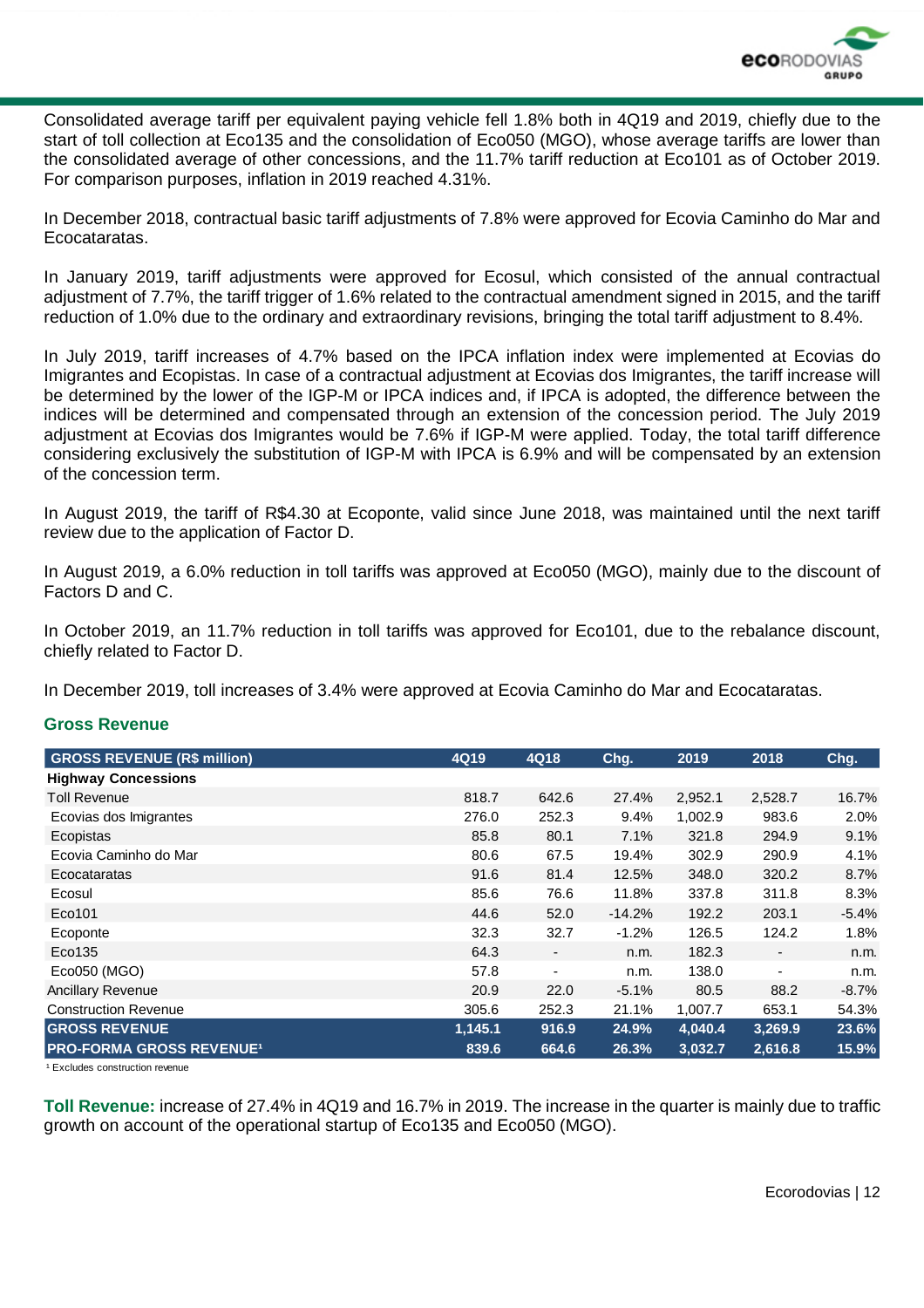

Excluding the operational startup of these concessionaires, growth was 8.4% in 4Q19 and 4.1% in 2019, due to tariff adjustments at existing concessionaires.

The toll exemption for raised axles reduced toll revenue by R\$205.4 million between May 2018 and December 2019. The reduction was R\$31.5 million in 4Q19 and R\$128.5 million in 2019.

**Ancillary Revenue:** decrease of 5.1% in 4Q19 due to lower ancillary revenues at Ecoponte and Ecopistas and 8.7% in 2019, due to the decline at Ecoponte, Ecovias and Eco101.

**Construction Revenue:** increase of 21.1% in 4Q19 and 54.3% in 2019, due to construction works on the access to Linha Vermelha at Ecoponte, road widening works at Eco101 and construction works related to the contractual amendment at Ecovias dos Imigrantes.

#### **Operating Costs and Administrative Expenses**

| <b>OPERATING COSTS AND ADMINISTRATIVE EXPENSES</b><br>(R\$ million) | 4Q19  | 4Q18  | Chg.     | 2019    | 2018    | Chg.  |
|---------------------------------------------------------------------|-------|-------|----------|---------|---------|-------|
| <b>Highway Concessions</b>                                          |       |       |          |         |         |       |
| Personnel                                                           | 47.3  | 40.8  | 15.9%    | 190.7   | 155.4   | 22.7% |
| <b>Conservation and Maintenance</b>                                 | 31.9  | 20.0  | 59.8%    | 99.0    | 73.3    | 35.0% |
| <b>Third-Party Services</b>                                         | 76.7  | 67.6  | 13.5%    | 292.7   | 274.0   | 6.8%  |
| Insurance, Concession Fees and Leasing                              | 22.6  | 18.1  | 25.2%    | 80.5    | 65.3    | 23.2% |
| Other                                                               | 19.3  | 13.7  | 40.2%    | 68.0    | 52.0    | 30.8% |
| <b>CASH COSTS</b>                                                   | 197.8 | 160.2 | 23.5%    | 730.9   | 620.0   | 17.9% |
| <b>COMPARABLE CASH COSTS1</b>                                       | 163.6 | 153.8 | 6.4%     | 624.6   | 608.7   | 2.6%  |
| <b>Construction Costs</b>                                           | 305.6 | 252.3 | 21.1%    | 1,007.7 | 653.1   | 54.3% |
| Provision for Maintenance                                           | 61.1  | 71.8  | $-14.9%$ | 200.9   | 143.0   | 40.5% |
| Depreciation and Amortization                                       | 123.2 | 74.8  | 64.7%    | 484.5   | 384.0   | 26.2% |
| <b>OPERATING COSTS AND ADMINISTRATIVE EXPENSES</b>                  | 687.7 | 559.1 | 23.0%    | 2,424.0 | 1,800.1 | 34.7% |

<sup>1</sup> Excludes non-comparable expenses with Eco135, Eco050 (MGO) and severance payments to former executives

Operating costs and administrative expenses increased 23.0% in 4Q19 and 34.7% in 2019. This quarter, growth was mainly due to the operational startup of Eco135 and Eco050 (MGO) and higher construction cost of works at Ecoponte, Eco101 and Ecovias dos Imigrantes. Excluding construction costs, provision for maintenance, depreciation and amortization, cash costs came to R\$197.8 million in 4Q19 (+23.5%) and R\$730.9 million in 2019 (+17.9%).

Comparable cash costs, excluding the operational startup of Eco135 and Eco050 (MGO) and costs with termination of former executives, amounted to R\$163.6 million in 4Q19 (+6.4%) and R\$624.6 million in 2019 (+2.6%), even with inflation of 4.31% in the period.

The quarterly variations were:

- ✓ **Personnel:** increase of 15.9%, mainly due to costs with the operational startup of Eco135 and Eco050 (MGO) (+R\$6.5 million). Excluding this effect, personnel expenses decreased R\$0.1 million, despite the wage increase of 3.9% in March 2019 and expenses with termination of former executives, due to the transfer of the engineering departments at the concessionaires to the Services Company;
- ✓ **Conservation and Maintenance:** increase of R\$11.9 million, due to the operational startup of Eco135 and Eco050 (MGO) (+R\$5.5 million); excluding this effect, this line increased R\$6.4 million due to higher conservation costs at Ecovia, Eco101, Ecovias dos Imigrantes and Ecocataratas;
- ✓ **Third-Party Services:** increase of R\$9.1 million, due to the operational startup of Eco135 and Eco050 (+R\$9.2 million); excluding Eco135 and Eco050(MGO), these expenses decreased R\$0.1 million, due to the savings on contracting third-party services;
- ✓ **Insurance, Concession Fees and Leasing:** increase of R\$4.5 million, due to the operational startup of Eco135 and Eco050 (MGO) (+R\$3.4 million); excluding Eco135 and Eco050 (MGO), this line increased R\$1.1

Ecorodovias | 13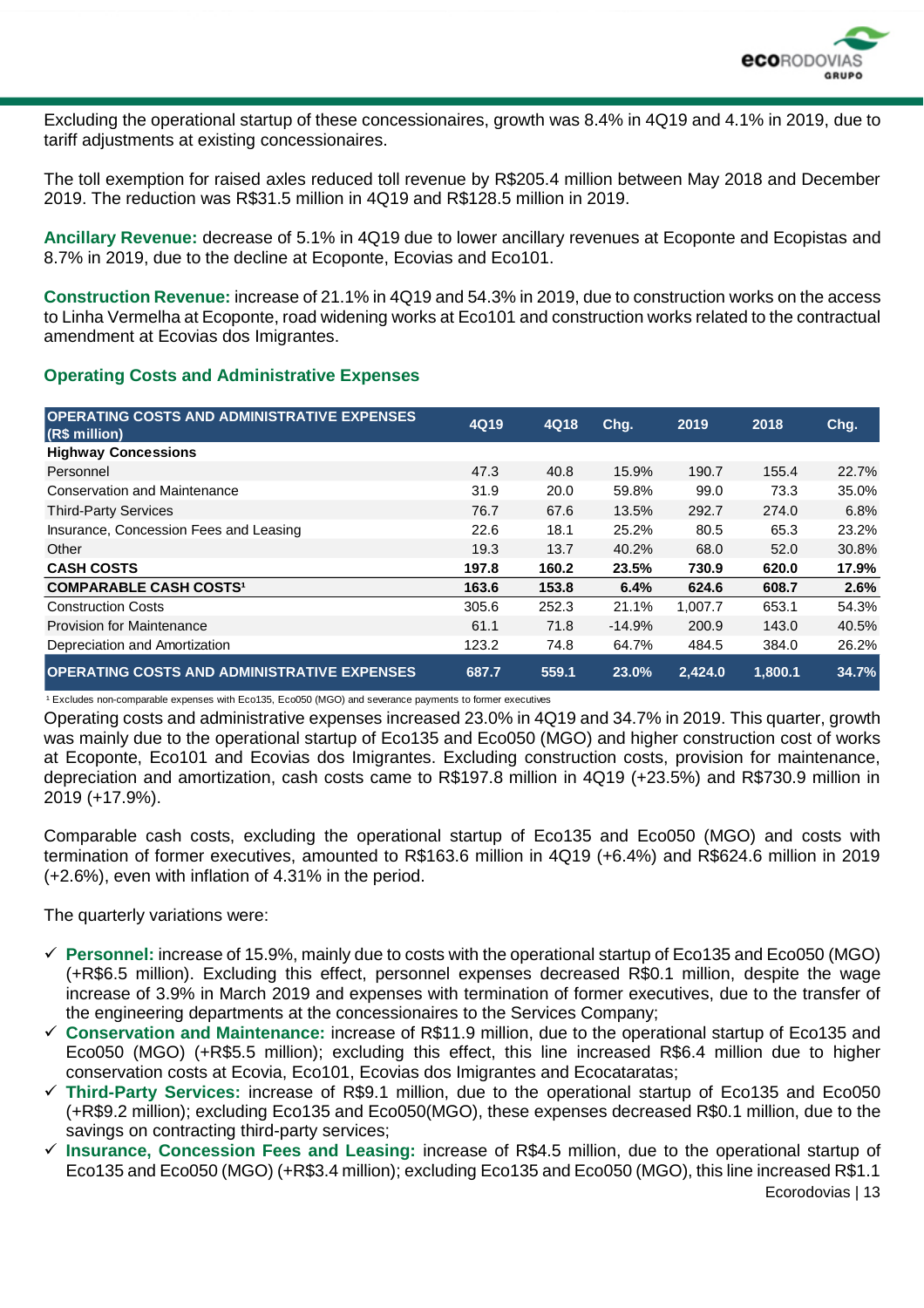

million, due to the increase in variable concession fees at Ecovias dos Imigrantes, Ecopistas and Ecosul on account of toll revenue growth;

- ✓ **Other:** increase of R\$5.6 million, due to the operational startup of Eco135 and Eco050 (MGO) (+R\$3.2 million); excluding Eco135 and Eco050 (MGO), this line increased R\$2.4 million, due to legal provisions;
- ✓ **Construction Costs:** increase of 21.1% in 4Q19, due to the construction of access to Linha Vermelha at Ecoponte, road widening works at Eco101 and construction works related to the contractual amendment at Ecovias dos Imigrantes;
- ✓ **Provision for Maintenance:** decrease of R\$10.7 million, due to the review, in 4Q18, of the schedules of the provision for future maintenance of all concessionaries for the remaining terms of the concession agreements incorporating the increase in the cost of Petroleum Asphalt Cement (CAP), as well as an improvement in the assessment of future maintenance cycles; and
- ✓ **Depreciation and Amortization:** increase of R\$62.0 million, due to the operational startup of Eco135 and Eco050 (MGO) (+R\$24.7 million), the larger asset base at concessionaires and traffic curve update to amortize the intangible assets of Ecovias dos Imigrantes in 4Q18.

#### **EBITDA**

| <b>PRO-FORMA EBITDA (R\$ million)</b>                        | 4Q19           | 4Q18    | Chg.     | 2019      | 2018    | Chg.        |
|--------------------------------------------------------------|----------------|---------|----------|-----------|---------|-------------|
| <b>Highway Concessions</b>                                   |                |         |          |           |         |             |
| Net Income (before minority interest)                        | 153.7          | 162.3   | $-5.3%$  | 247.3     | 667.2   | $-62.9%$    |
| Depreciation and Amortization                                | 123.2          | 74.8    | 64.7%    | 484.5     | 384.0   | 26.2%       |
| <b>Financial Result</b>                                      | 136.9          | 61.7    | 121.9%   | 405.2     | 251.5   | 61.1%       |
| Income and Social Contribution Taxes                         | 95.6           | 80.8    | 18.4%    | 328.7     | 326.3   | 0.7%        |
| <b>Construction Revenue</b>                                  | (305.6)        | (252.3) | 21.1%    | (1,007.7) | (653.1) | 54.3%       |
| <b>Construction Costs</b>                                    | 305.6          | 252.3   | 21.1%    | 1,007.7   | 653.1   | 54.3%       |
| <b>Provision for Maintenance</b>                             | 61.1           | 71.8    | $-14.9%$ | 200.9     | 143.0   | 40.5%       |
| (+) Leniency Agreement and Agreements with Former Executives | $\blacksquare$ |         | n.m.     | 377.6     |         | n.m.        |
| <b>PRO-FORMA EBITDA</b> <sup>1,2</sup>                       | 570.4          | 451.3   | 26.4%    | 2,044.2   | 1,772.1 | 15.3%       |
| <b>PRO-FORMA NET REVENUE<sup>3</sup></b>                     | 767.7          | 611.1   | 25.6%    | 2,772.5   | 2,394.8 | 15.8%       |
| <b>PRO-FORMA EBITDA MARGIN<sup>1,2</sup></b>                 | 74.3%          | 73.9%   | 0.4 p.p. | 73.7%     | 74.0%   | $-0.3$ p.p. |

<sup>1</sup> Excludes construction revenue and costs and provision for maintenance

² Excludes provisions of R\$377.6 million related to Leniency Agreements and Agreements with Former Executives in 2019

<sup>3</sup> Excludes construction revenue

Pro-forma EBITDA, excluding the Leniency Agreements and Agreement with Former Executives, was R\$570.4 million in 4Q19 (+26.4%) and R\$2,044.0 million in 2019 (+15.3%), mainly driven by traffic growth with the operational startup of Eco135 and Eco050 (MGO).

| <b>PRO-FORMA EBITDA (R\$ million)</b>    | 4Q19  | <b>Margin</b> | 4Q18                     | <b>Margin</b> | Chg.     |
|------------------------------------------|-------|---------------|--------------------------|---------------|----------|
| <b>Highway Concessions</b>               |       |               |                          |               |          |
| Ecovias dos Imigrantes                   | 217,7 | 82,9%         | 204.0                    | 83,4%         | 6,7%     |
| Ecopistas                                | 57,4  | 70,6%         | 55,1                     | 72,0%         | 4,1%     |
| Ecovia Caminho do Mar                    | 55,9  | 75,8%         | 45,8                     | 73,9%         | 22,2%    |
| Ecocataratas                             | 64,9  | 75,2%         | 56,2                     | 73,0%         | 15,6%    |
| Ecosul                                   | 60,4  | 77,2%         | 52,3                     | 74,4%         | 15,7%    |
| ECO101                                   | 15,9  | 37,9%         | 23,3                     | 48,0%         | $-31,9%$ |
| Ecoponte                                 | 19,9  | 63,4%         | 21,4                     | 66,3%         | $-6,9%$  |
| Eco135                                   | 46,9  | 78,9%         | (6, 5)                   | n.m.          | n.m.     |
| Eco050 (MGO)                             | 31,4  | 59,5%         | $\overline{\phantom{a}}$ | n.m.          | n.m.     |
| Ecorodoanel                              | (0,1) | n.m.          | (0,2)                    | n.m.          | $-68,3%$ |
| <b>PRO-FORMA EBITDA</b> <sup>1,2</sup>   | 570,4 | 74,3%         | 451,3                    | 73,9%         | 26,4%    |
| <b>PRO-FORMA NET REVENUE<sup>3</sup></b> | 767,7 |               | 611,1                    |               | 25,6%    |

<sup>1</sup> Excludes Construction Revenue and Costs and Provision for Maintenance

² Excludes provisions of R\$377.6 million related to Leniency Agreements and Agreements with Former Executives in 2019

<sup>3</sup> Excludes construction revenue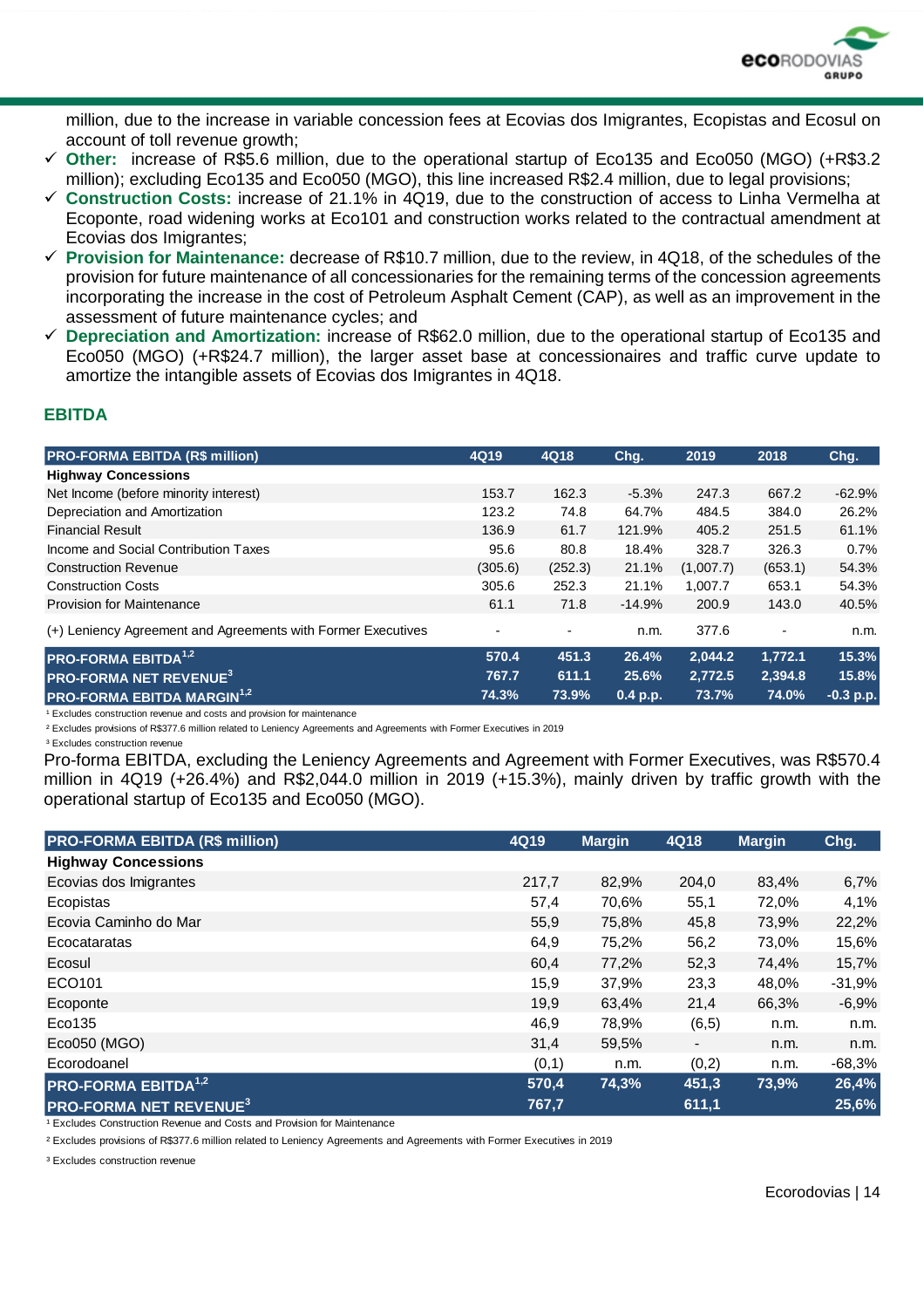

| <b>PRO-FORMA EBITDA (R\$ million)</b>    | 2019    | <b>Margin</b> | 2018                     | <b>Margin</b> | Chg.     |
|------------------------------------------|---------|---------------|--------------------------|---------------|----------|
| <b>Highway Concessions</b>               |         |               |                          |               |          |
| Ecovias dos Imigrantes                   | 780,4   | 81,7%         | 769,1                    | 81,6%         | 1,5%     |
| Ecopistas                                | 218,3   | 71,2%         | 199,1                    | 70,6%         | 9,6%     |
| Ecovia Caminho do Mar                    | 209,6   | 75,6%         | 202,9                    | 76,1%         | 3,3%     |
| Ecocataratas                             | 245,8   | 74,9%         | 221,2                    | 73,2%         | 11,1%    |
| Ecosul                                   | 237,6   | 76,9%         | 214,0                    | 75,0%         | 11,0%    |
| ECO101                                   | 82,4    | 45,9%         | 94,6                     | 49,6%         | $-12,8%$ |
| Ecoponte                                 | 80,6    | 65,9%         | 82,8                     | 66,1%         | $-2,6%$  |
| Eco135                                   | 119,5   | 71,0%         | (11,3)                   | n.m.          | n.m.     |
| Eco050 (MGO)                             | 70,3    | 55,8%         | $\overline{\phantom{a}}$ | n.m.          | n.m.     |
| Ecorodoanel                              | (0,4)   | n.m.          | (0,3)                    | n.m.          | 26,4%    |
| <b>PRO-FORMA EBITDA</b> <sup>1,2</sup>   | 2.044,2 | 73,7%         | 1.772,1                  | 74,0%         | 15,3%    |
| <b>PRO-FORMA NET REVENUE<sup>3</sup></b> | 2.772,5 |               | 2.394,8                  |               | 15,8%    |

<sup>1</sup> Excludes Construction Revenue and Costs and Provision for Maintenance

² Excludes provisions of R\$377.6 million related to Leniency Agreements and Agreements with Former Executives in 2019

<sup>3</sup> Excludes construction revenue

## ECORODOVIAS CONCESSÕES E SERVIÇOS AND HOLDING **COMPANY**

*Company that provides corporate and other related services: EcoRodovias Concessões e Serviços S.A. and EcoRodovias Infraestrutura e Logística – Parent Company*

| <b>Financial Indicators (R\$ million)</b>                                                      | 4Q19   | 4Q18                     | Chg.      | 2019    | 2018    | Chg.   |
|------------------------------------------------------------------------------------------------|--------|--------------------------|-----------|---------|---------|--------|
| <b>Services and Holding Company</b>                                                            |        |                          |           |         |         |        |
| Net Revenue                                                                                    | 49.3   | 40.1                     | 22.9%     | 179.5   | 164.5   | 9.1%   |
| <b>Operating Costs and Expenses</b>                                                            | (81.7) | (73.0)                   | 12.0%     | (285.2) | (218.7) | 30.4%  |
| (+) Depreciation and Amortization                                                              | 10.5   | 7.5                      | 41.4%     | 35.3    | 29.6    | 19.3%  |
| <b>Cash Costs</b>                                                                              | (71.2) | (65.5)                   | 8.6%      | (250.0) | (189.2) | 32.1%  |
| (+) Other operating income and expenses                                                        | 1.1    | 0.1                      | n.m.      | (90.5)  | 0.6     |        |
| <b>EBITDA</b>                                                                                  | (20.8) | (25.3)                   | $-17.9%$  | (160.9) | (24.0)  | n.m.   |
| (+) Leniency Agreement and Agreements with Former<br>Executives - Services and Holding Company | 2.2    | $\overline{\phantom{a}}$ | n.m.      | 91.5    |         | n.m.   |
| <b>EBITDA</b>                                                                                  | (18.5) | (25.3)                   | $-26.6%$  | (69.5)  | (24.0)  | 189.1% |
| (+) Non comparable cash costs                                                                  | 20.5   | 16.6                     | 23.6%     | 65.0    | 21.7    | 199.8% |
| Comparable Cash Costs <sup>2</sup>                                                             | (50.7) | (48.9)                   | 3.5%      | (185.0) | (167.5) | 10.4%  |
| EBITDA <sup>1,2</sup>                                                                          | 2.0    | (8.7)                    | $-122.5%$ | (4.5)   | (2.3)   | 90.7%  |

<sup>1</sup> Excludes provisions related to Leniency Agreements and Agreements with Former Executives and homologation of Agreement with former executives

² Excludes non-comparable expenses with attorneys' fees and severance payments to former executives

Net revenue totaled R\$49.3 million in 4Q19 (+22.9%) and R\$179.5 million in 2019 (+9.1%), due to increased revenue from services provided to Eco135 and Eco050 (MGO). Cash costs increased 8.6% in 4Q19, due to costs of R\$20.5 million related to attorneys' fees and costs with termination of former executives. Excluding this effect, comparable cash costs totaled R\$50.7 million, up 3.5% million in 4Q19.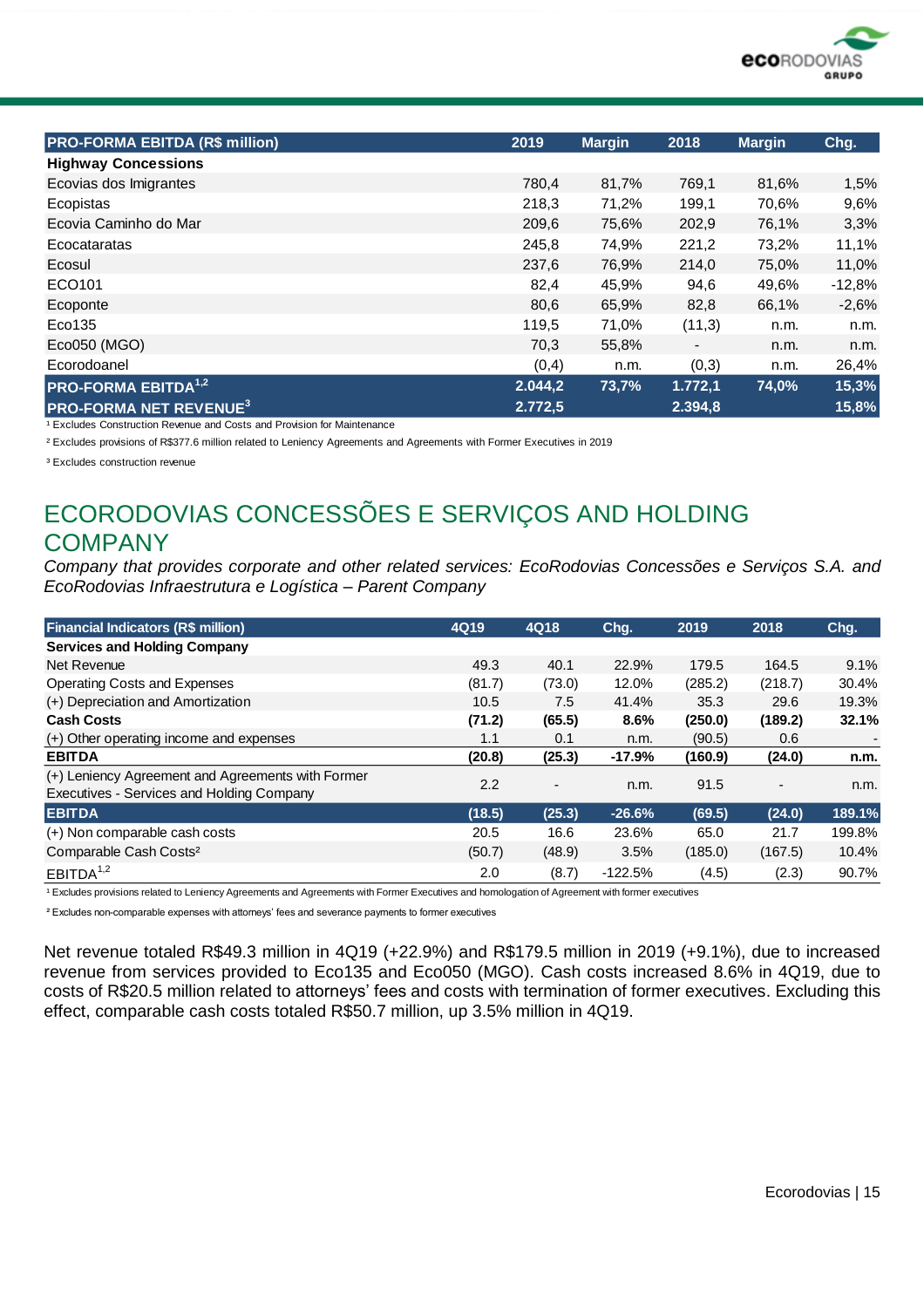

## ECOPORTO SANTOS

*Segment consisting of the following companies: Ecoporto Santos and Ecoporto Alfandegado.*

#### **Operating Performance – Containers Handled**

| <b>HANDLING (containers)</b>  | 4Q19   | 4Q18                     | Chg.     | 2019   | 2018                     | Chg. |
|-------------------------------|--------|--------------------------|----------|--------|--------------------------|------|
| <b>Ecoporto Santos</b>        |        |                          |          |        |                          |      |
| <b>Quay Operations</b>        | 2.711  | 113                      | n.m.     | 12.103 | 492                      | n.m. |
| <b>Full Containers</b>        | 1.905  | 113                      | n.m.     | 7.763  | 492                      | n.m. |
| <b>Empty Containers</b>       | 806    | $\overline{\phantom{a}}$ | n.m.     | 4.340  | $\overline{\phantom{a}}$ | n.m. |
| <b>Warehousing Operations</b> | 11.267 | 12.744                   | $-11.6%$ | 50.105 | 47.149                   | 6.3% |

In February 2019, Ecoporto resumed the regular operations of ships at the quay through a partnership with Italian shipowner Grimaldi. As a result, in 4Q19, handling at the quay reached 2,711 containers (vs. 113 containers in 4Q18) and in 2019 it reached 12,103 containers (vs. 492 containers in 2018).

The warehousing operations decreased 11.6% in 4Q19 and increased 6.3% in 2019, due to the weaker flow of import containers in the quarter.

#### **Gross Revenue**

| <b>GROSS REVENUE (R\$ million)</b> | 4Q19 | 4Q18 | Chg.     | 2019  | 2018  | Chg.     |
|------------------------------------|------|------|----------|-------|-------|----------|
| <b>Ecoporto Santos</b>             |      |      |          |       |       |          |
| <b>Quay Operations</b>             | 5.6  | 3.2  | 75.6%    | 23.5  | 7.4   | n.m.     |
| <b>Warehousing Operations</b>      | 81.2 | 79.9 | 1.7%     | 365.6 | 346.7 | 5.4%     |
| Other                              | 0.3  | 0.3  | $-12.5%$ | 1.0   | 1.2   | $-15.5%$ |
| <b>TOTAL</b>                       | 87.1 | 83.4 | 4.5%     | 390.2 | 355.4 | 9.8%     |

#### **Financial Indicators**

| <b>Financial Indicators (R\$ million)</b>  | 4Q19   | 4Q18   | Chq.   | 2019    | 2018    | Chg.      |
|--------------------------------------------|--------|--------|--------|---------|---------|-----------|
| <b>Ecoporto Santos</b>                     |        |        |        |         |         |           |
| Net Revenue <sup>1</sup>                   | 37.2   | 33.6   | 10.6%  | 167.2   | 134.0   | 24.8%     |
| Costs and Expenses                         | (57.3) | (39.7) | 44.5%  | (194.0) | (152.5) | 27.2%     |
| Depreciation and Amortization              | 6.7    | 4.9    | 36.2%  | 26.0    | 20.0    | 30.0%     |
| Other Revenues (Expenses) <sup>2</sup>     | 53.4   | 2.3    | n.m.   | 54.1    | 11.3    | n.m.      |
| <b>EBITDA</b>                              | 40.0   | 1.1    | n.m.   | 53.3    | 12.7    | n.m.      |
| Financial Result <sup>3</sup>              | (4.4)  | (1.8)  | 140.5% | (28.1)  | (29.7)  | $-5.4%$   |
| Income and Social Contribution Taxes       | 0.3    | (0.8)  | n.m.   | 2.4     | 0.5     | n.m.      |
| Net (Loss)/Income <sup>2<sub>3</sub></sup> | 29.4   | (6.5)  | n.m.   | 1.6     | (36.5)  | $-104.3%$ |

<sup>1</sup> Starting 1Q18, selling expenses are being deducted from revenue (IFRS 15)

<sup>2</sup> Includes other revenue of R\$8.7 million arising from Fundaf credits in 2018 and revenue from amounts received as reimbursement of contingencies pursuant to the agreement for

the acquisition of Ecoporto.

³ Consider financial revenue in the amount of R\$7.4 million due to the recognition of Fundaf credit in 2018

Net revenue grew 10.6% in 4Q19 and 24.8% in 2019, due to the growth in general cargo operations and the start of operations of Grimaldi ships.

Costs and expenses were R\$57.3 million in 4Q19 (+R\$17.6 million) and R\$194.0 million in 2019 (+R\$41.5 million), with the quarterly highlights being: (i) Personnel: (+R\$3.8 million) due to the collective bargaining agreement and the operational restructuring carried to meet the increase in handling operations at the terminal; (ii) Conservation and Maintenance: increase of R\$0.3 million due to higher equipment maintenance needs; (iii) Third-party Services: increase of R\$3.7 million due to higher transportation and freelance labor expenses (OGMO), caused by the increase in handling operations; (iv) Insurance, Concession Fee and Lease: decrease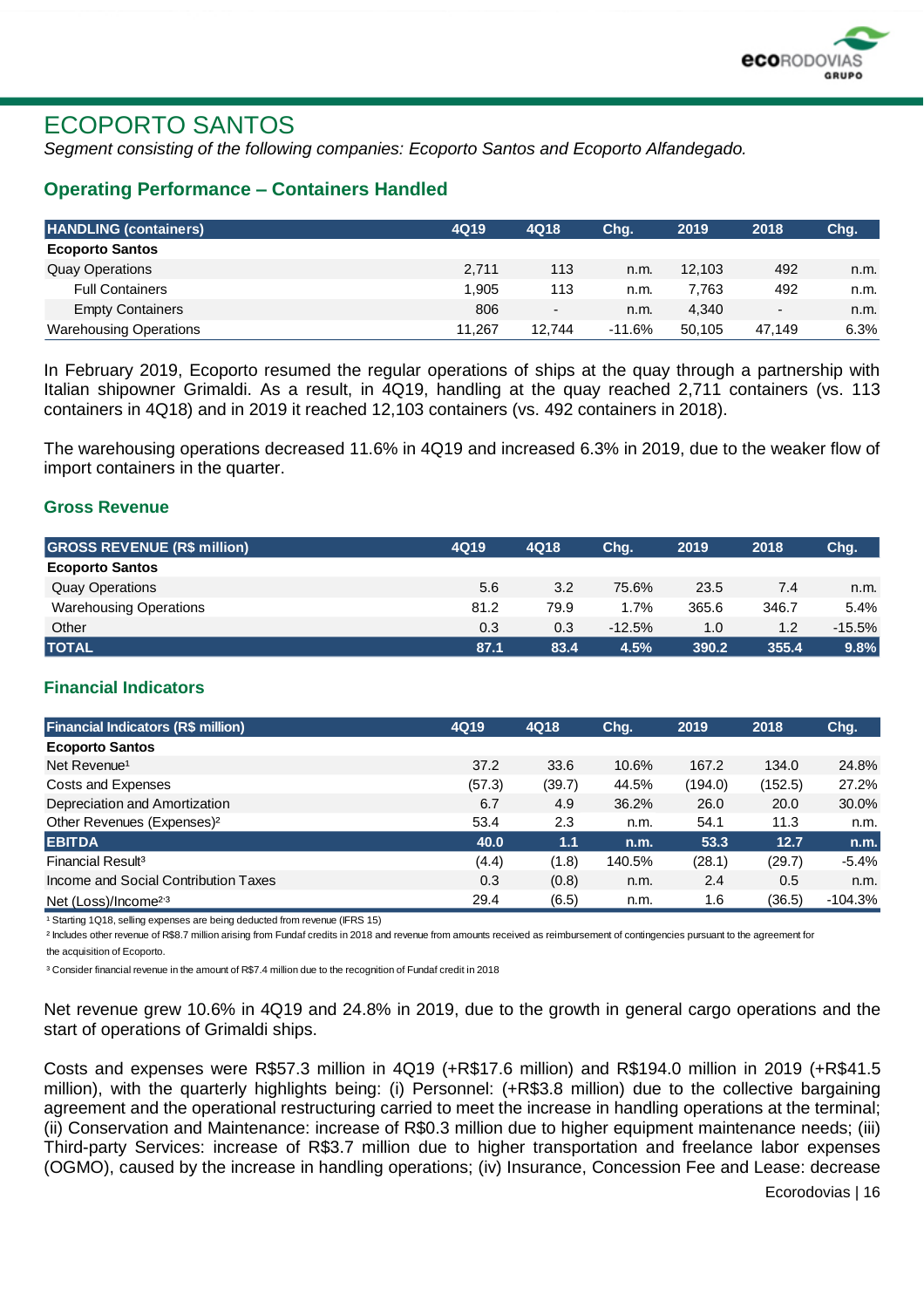

of R\$1.6 million, mainly due to the renegotiation of container and equipment rental agreements; and (v) Other: increase of R\$9.7 million, mainly due to expenses incurred to clear the liabilities in the lawsuit in the execution phase. A table detailing the breakdown of costs is found in Exhibit VI on page 25.

Selling expenses deducted from revenue reached R\$37.4 million in 4Q19 and R\$168.0 million in 2019 (-2.6%) due to lower cargo handling at the terminal in the quarter.

EBITDA amounted to R\$40.0 million in 4Q19 and R\$53.3 million in 2019. In 4Q19 and 2019, EBITDA was positively impacted by R\$53.4 million due to amounts received as reimbursement of contingencies pursuant to the agreement for the acquisition of Ecoporto, booked under other income/expenses. In 2018, EBITDA was R\$12.7 million, benefitting from other revenues resulting from the recognition of the Fundaf credit (R\$8.7 million), due to the final and unappealable judgment on the class action suit filed by the Brazilian Association of Port Terminals (ABTP), which ruled that contribution to Fundaf could not be charged from private ports leased for public use.

Ecoporto's financial result was an expense of R\$4.4 million in 4Q19 and R\$28.1 million in 2019 (-5.4%) due to new debenture issues.

Ecoporto posted net income of R\$29.4 million in 4Q19 and R\$1.6 million in 2019. In 4Q19, it benefitted from the recognition of other revenues in the net amount of R\$43.9 million. In 2018, net income of Ecoporto was positively influenced by the recognition of Fundaf credits in the amount of R\$16.1 million, with R\$8.7 million under other revenues and R\$7.4 million under financial result.

### IFRS 16

As of 1Q19, the introduction of IFRS 16 established principles for lessors and lessees on providing relevant information on lease operations. To achieve this goal, lessors are required to recognize assets and liabilities resulting from lease agreements. The Company chose to adopt the complete retrospective approach as the transition method as of January 1, 2019, with retrospective effects since the first practicable period and, consequently, comparison periods are being restated. For more information on this change, see Note 3 of the Financial Statements.

### Ecopátio Cubatão Accounting Standard CPC 31 *Ativo Não Circulante Mantido para Venda* (Non-Current Assets Held for Sale)

On September 25, 2019, the Board of Directors of the Company approved the management proposal to stop classifying Ecopátio Logística Cubatão Ltda. as an asset held-for-sale, in compliance with accounting standard CPC 31 *Ativo Não Circulante Mantido para Venda e Operação Descontinuada* (Non-Current Assets Held for Sale and Discontinued Operations).

The Company considers that a series of events in fiscal years 2018 and 2019 discouraged the interest of potential buyers and, consequently, compromised the strategy to sell this operation. Therefore, the Company no longer considers the sale as highly probable. Since the operation no longer qualifies as a discontinued operation held for sale, it is being consolidated into the results.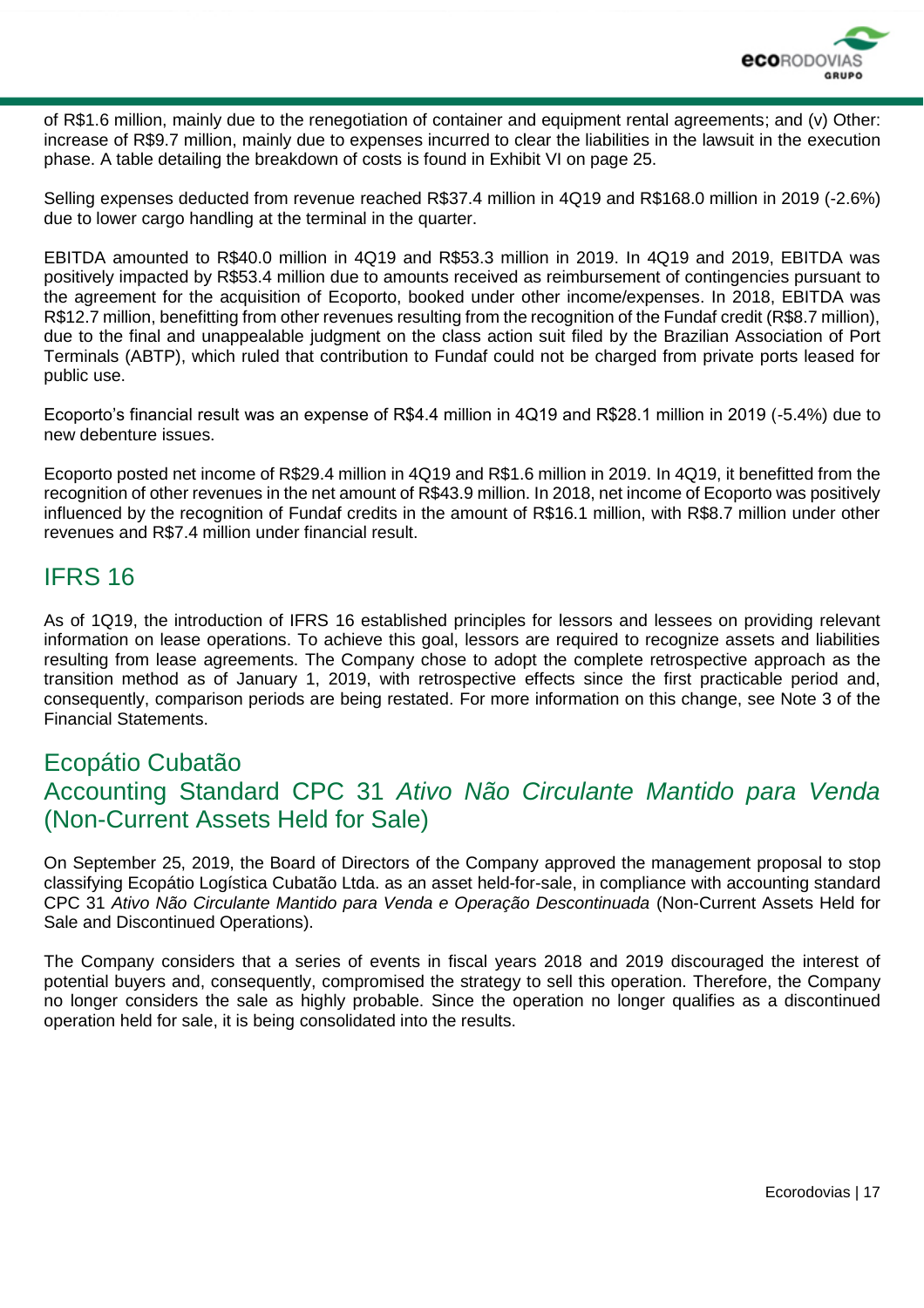

# EXHIBIT I – a

| <b>CONSOLIDATED BALANCE SHEET</b>                 | 12/31/2019 | 09/30/2019 | CHG.<br>12/31/2019<br><b>VS</b><br>09/30/2019 |
|---------------------------------------------------|------------|------------|-----------------------------------------------|
|                                                   |            |            |                                               |
| <b>ASSETS (R\$ thousand)</b>                      |            |            |                                               |
| <b>CURRENT</b>                                    |            |            |                                               |
| Cash and cash equivalents                         | 1,856,248  | 2,872,550  | $-35.4%$                                      |
| <b>Financial investments</b>                      | 105,678    |            | n.m.                                          |
| Financial investments - Reserve account           | 56,614     | 89.243     | $-36.6%$                                      |
| Clients                                           | 164,749    | 178,143    | $-7.5%$                                       |
| Taxes recoverable                                 | 80,242     | 100,380    | $-20.1%$                                      |
| Prepaid expenses                                  | 12,070     | 16.925     | $-28.7%$                                      |
| Sale of interest in Elog S.A.                     | 13,008     | 13,136     | $-1.0%$                                       |
| Other receivables                                 | 38,431     | 44.777     | $-14.2%$                                      |
| <b>Current assets</b>                             | 2,327,040  | 3,315,154  | $-29.8%$                                      |
| <b>NON-CURRENT</b>                                |            |            |                                               |
| Deferred taxes                                    | 421,425    | 404,427    | 4.2%                                          |
| Judicial deposits                                 | 206,010    | 385,814    | $-46.6%$                                      |
| Prepaid expenses                                  | 10,302     | 10,558     | $-2.4%$                                       |
| Sale of interest in Elog S.A.                     |            | 63,295     | n.m.                                          |
| Other receivables                                 | 26,731     | 6,653      | n.m.                                          |
| Other receivables - Sale of interest in Elog S.A. | 61,049     | 20,399     | 199.3%                                        |
| Financial investments - Reserve account           | 50,302     | 22,305     | 125.5%                                        |
| Long-term assets                                  | 775,819    | 913,451    | $-15.1%$                                      |
| Investments                                       | 250        | 251        | $-0.4%$                                       |
| Property, plant and equipment                     | 545,424    | 594,697    | $-8.3%$                                       |
| Intangible assets                                 | 7,893,920  | 7,832,142  | 0.8%                                          |
| <b>TOTAL ASSETS</b>                               | 11,542,453 | 12,655,695 | $-8.8%$                                       |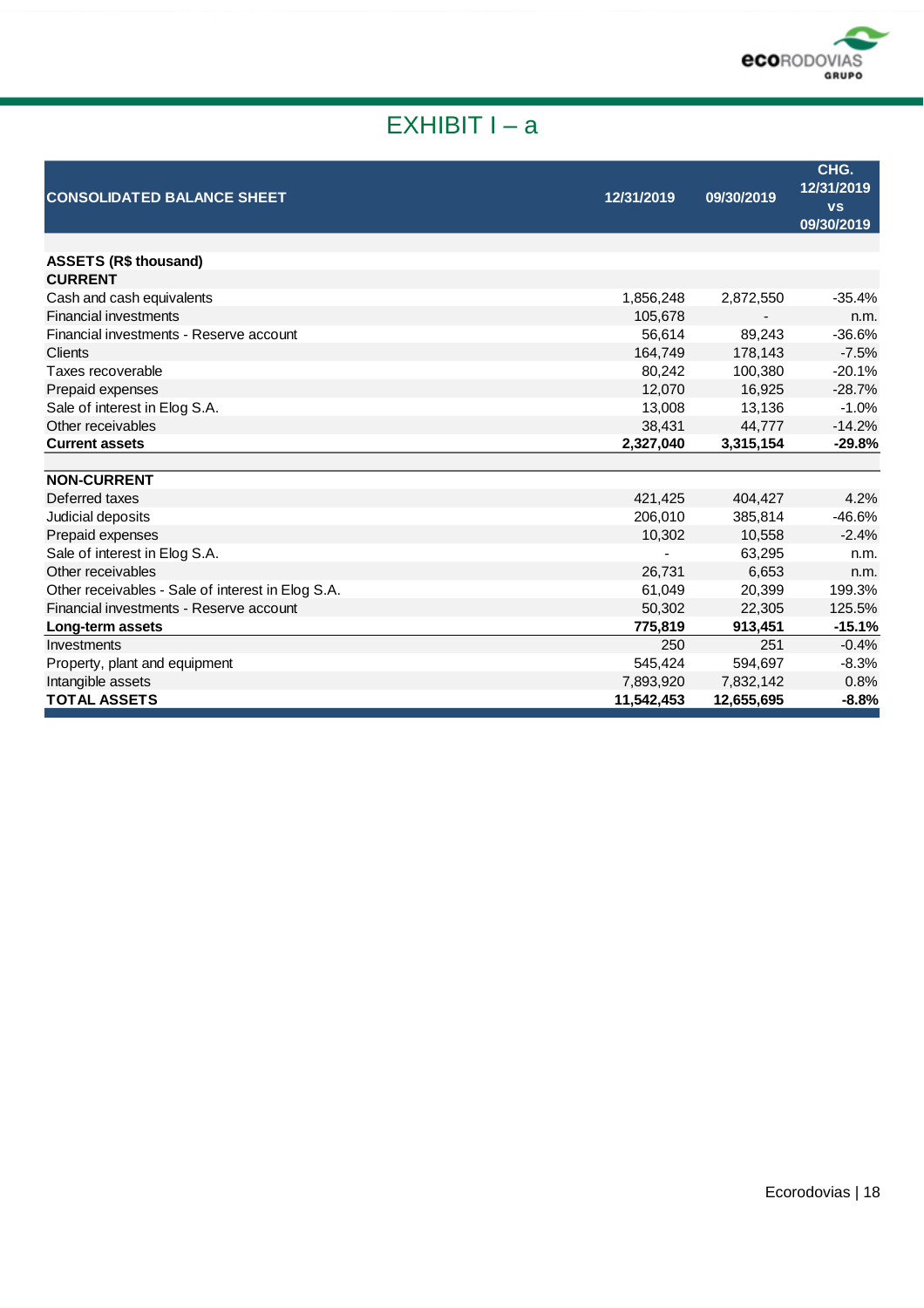

# EXHIBIT I – b

| <b>CONSOLIDATED BALANCE SHEET</b>                                                       | 12/31/2019 | 09/30/2019       | CHG.<br>12/31/2019<br><b>VS</b><br>09/30/2019 |
|-----------------------------------------------------------------------------------------|------------|------------------|-----------------------------------------------|
|                                                                                         |            |                  |                                               |
| LIABILITIES AND SHAREHOLDERS' EQUITY (R\$ thousand)                                     |            |                  |                                               |
| <b>CURRENT</b>                                                                          |            |                  |                                               |
| Suppliers                                                                               | 97,773     | 79,552           | 22.9%                                         |
| Loans and financing                                                                     | 97,105     | 233,345          | $-58.4%$                                      |
| Leasing                                                                                 | 7,291      | 7,949            | $-8.3%$                                       |
| <b>Debentures</b>                                                                       | 3,190,642  | 3,582,205        | $-10.9%$                                      |
| Taxes, fees and contributions payable                                                   | 48,684     | 38,054           | 27.9%                                         |
| Payroll and related obligations                                                         | 77,382     | 86,163           | $-10.2%$                                      |
| Tax Recovery Program - REFIS                                                            | 775        | 770              | 0.6%                                          |
| <b>Related parties</b>                                                                  | 31,228     | 23,561           | 32.5%                                         |
| Obligations with concession fee                                                         | 18,064     | 15,690           | 15.1%                                         |
| Provision for income and social contribution taxes                                      | 13,382     | 35,253           | $-62.0%$                                      |
| Provision for maintenance                                                               | 147,328    | 113,517          | 29.8%                                         |
| Provision for future construction works                                                 | 36,495     | 83,126           | $-56.1%$                                      |
| Other payables - Companies acquisition (Eco101)                                         | 10,445     | 9,506            | 9.9%                                          |
| Leniency Agreement and Agreements with Former Executives                                | 195,326    | 251,950          | $-22.5%$                                      |
| Other payables                                                                          | 36,399     | 39,872           | $-8.7%$                                       |
| <b>Current liabilities</b>                                                              | 4,008,319  | 4,600,513        | $-12.9%$                                      |
|                                                                                         |            |                  |                                               |
| <b>NON-CURRENT</b>                                                                      |            |                  |                                               |
| Loans and financing                                                                     | 1,285,185  | 1,282,390        | 0.2%                                          |
| <b>Debentures</b>                                                                       | 4,093,406  | 4,576,656        | $-10.6%$                                      |
| Leasing                                                                                 | 5,481      | 5,590            | $-1.9%$                                       |
| Deferred taxes                                                                          | 12,559     | 49,199           | $-74.5%$                                      |
| Provision for civil, labor and tax losses                                               | 206,659    | 207,613          | $-0.5%$                                       |
| Obligations with concession fee                                                         | 890,759    | 854,798          | 4.2%                                          |
| Provision for maintenance                                                               | 279,011    | 368,694          | $-24.3%$                                      |
| Provision for future construction works                                                 | 767        | 14,835           | $-94.8%$                                      |
| Leniency Agreement and Agreements with Former Executives                                | 179,487    | 198,582          | $-9.6%$                                       |
| Tax Recovery Program - REFIS                                                            |            | 7,171            | n.m.                                          |
| Other payables due to the sale of interest in Elog S.A.                                 | 24,650     | 23,373           | 5.5%                                          |
| Other payables                                                                          | 68,523     | 58,053           | 18.0%                                         |
| Other payables - Companies acquisition (Eco101)                                         | 32,296     | 32,595           | $-0.9%$                                       |
| <b>Non-current liabilities</b>                                                          | 7,078,783  | 7,679,549        | $-7.8%$                                       |
| <b>SHAREHOLDERS' EQUITY</b>                                                             |            |                  |                                               |
| Paid-up capital stock                                                                   | 360,900    | 360,900          |                                               |
| Profit reserve - legal                                                                  | 46,140     | 46,140           |                                               |
| Profit reserve - capital budget                                                         | 196,821    | 196,821          |                                               |
|                                                                                         | 51,802     |                  |                                               |
| Capital reserve - options granted<br>Captial reserve - sale of non-controlling interest | 14,219     | 51,706<br>14,219 | 0.2%                                          |
| Treasury shares                                                                         | (29,071)   | (29, 467)        | $-1.3%$                                       |
| Accrued Income/Loss                                                                     | (185, 460) | (264, 686)       | $-29.9%$                                      |
| <b>Shareholders' Equity</b>                                                             | 455,351    | 375,633          | 21.2%                                         |
| TOTAL LIABILITIES AND SHAREHOLDERS' EQUITY                                              | 11,542,453 | 12,655,695       | $-8.8%$                                       |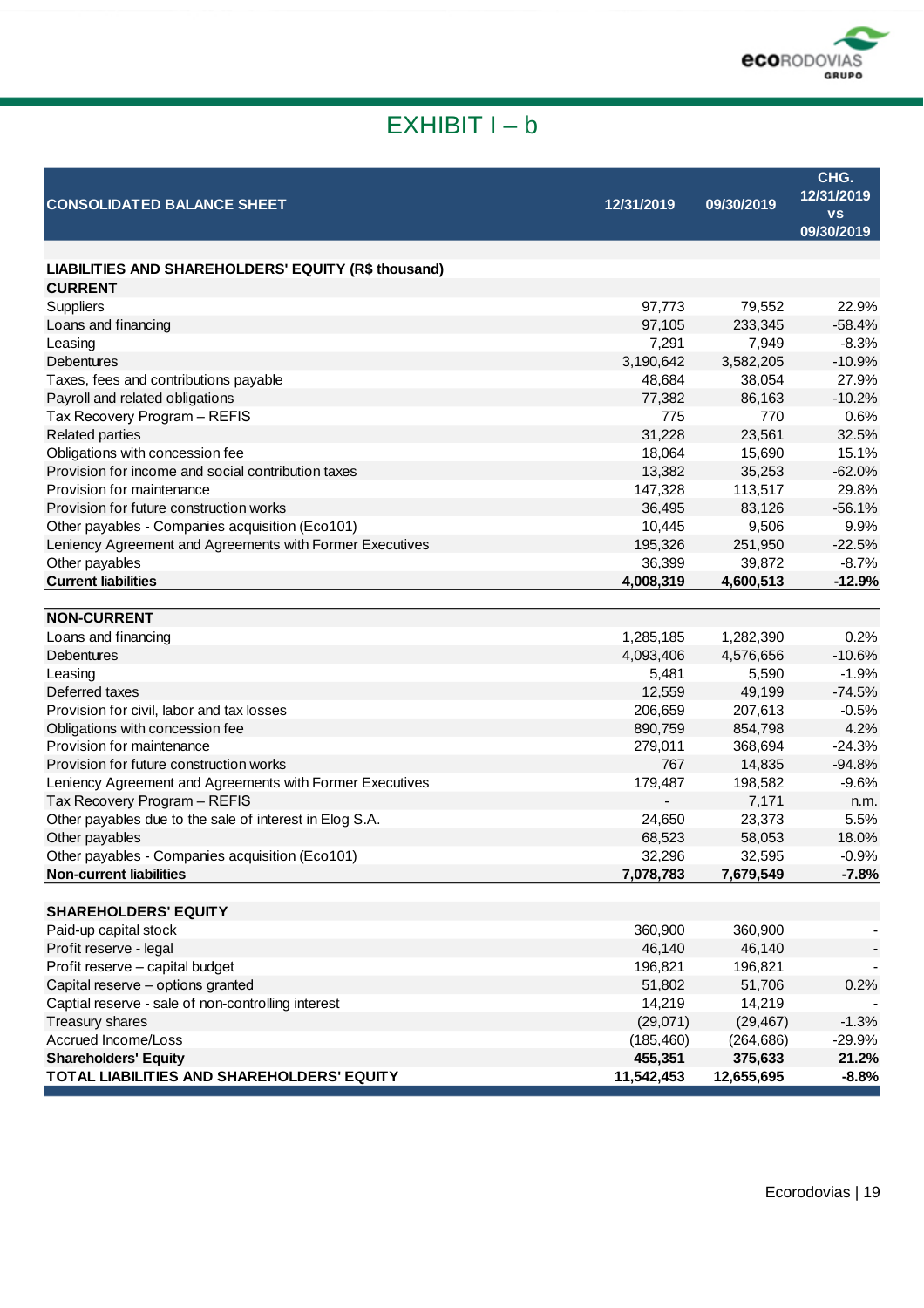

# EXHIBIT II-a

| <b>INCOME STATEMENT (R\$ thousand)</b>                       | 4Q19       | 4Q18       | <b>CHG. 4Q19 vs</b><br>4Q18 |
|--------------------------------------------------------------|------------|------------|-----------------------------|
| <b>GROSS REVENUE</b>                                         | 1,237,619  | 1,001,738  | 23.5%                       |
| <b>Toll Revenue</b>                                          | 818,661    | 642,626    | 27.4%                       |
| Revenue from Ecopátio Cubatão                                | 3,697      |            | n.m.                        |
| Ancillary Revenues and Other                                 | 22,595     | 23,481     | $-3.8%$                     |
| Revenue from Ecoporto Santos                                 | 87,099     | 83,376     | 4.5%                        |
| <b>Construction Revenue</b>                                  | 305,567    | 252,255    | 21.1%                       |
| Deductions from Gross Revenue                                | (128, 441) | (108, 701) | 18.2%                       |
| <b>NET OPERATING REVENUE</b>                                 | 1,109,178  | 893,037    | 24.2%                       |
| <b>Cost of Services</b>                                      | (700, 529) | (553, 592) | 26.5%                       |
| Personnel                                                    | (69, 835)  | (50, 430)  | 38.5%                       |
| <b>Conservation and Maintenance</b>                          | (33, 213)  | (22,056)   | 50.6%                       |
| <b>Third-Party Services</b>                                  | (37, 847)  | (35, 372)  | 7.0%                        |
| Concession Fees, Insurance and Leasing                       | (22, 947)  | (24, 180)  | $-5.1%$                     |
| Depreciation and Amortization                                | (153, 354) | (84, 979)  | 80.5%                       |
| Other                                                        | (16, 695)  | (12, 519)  | 33.4%                       |
| <b>Provision for Maintenance</b>                             | (61,071)   | (71, 802)  | $-14.9%$                    |
| <b>Construction Costs</b>                                    | (305, 567) | (252, 254) | 21.1%                       |
| <b>GROSS PROFIT</b>                                          | 408,649    | 339,445    | 20.4%                       |
| <b>Operating Revenue (Expenses)</b>                          | (35, 942)  | (71, 212)  | $-49.5%$                    |
| <b>General and Administrative Expenses</b>                   | (89, 970)  | (73, 117)  | 23.0%                       |
| Depreciation and Amortization                                | (2,681)    | (2,201)    | 21.8%                       |
| Other Revenue (Expenses)                                     | 58,926     | 4,095      | n.m.                        |
| Leniency Agreement and Agreements with Former Executives     | (2, 216)   |            | n.m.                        |
| Equity Income                                                | (1)        | 11         | $-107.2%$                   |
| <b>EBIT</b>                                                  | 372,707    | 268,233    | 38.9%                       |
| <b>Financial Result</b>                                      | (212, 454) | (112, 481) | 88.9%                       |
| OPERATING PROFIT BEFORE INCOME AND SOCIAL CONTR. TAXES       | 160,253    | 155,752    | 2.9%                        |
| Income and Social Contribution Taxes                         | (78, 160)  | (85,027)   | $-8.1%$                     |
| NET INCOME (LOSS) FROM CONTINUING OPERATIONS                 | 82,093     | 70,725     | 16.1%                       |
| NET INCOME (LOSS) FROM DISCONTINUED OPERATIONS               | (2,867)    | (14, 142)  | $-79.7%$                    |
| <b>NET INCOME (LOSS)</b>                                     | 79,226     | 56,583     | 40.0%                       |
| Non-controlling shareholders interest                        |            |            | n.m.                        |
| Controlling interest                                         | 79,226     | 56,583     | 40.0%                       |
|                                                              |            |            |                             |
| NET INCOME (LOSS) FOR THE PERIOD (PARENT COMPANY)            | 79.226     | 56,583     | 40.0%                       |
| Number of shares (thousand)                                  | 558,699    | 558,699    | 0.0%                        |
| <b>EARNINGS (LOSS) PER SHARE (R\$)</b>                       | 0.14       | 0.10       | 40.0%                       |
| <b>EBITDA</b>                                                | 528,743    | 355,402    | 48.8%                       |
| (+) Leniency Agreement and Agreements with Former Executives | 2,216      |            | n.m.                        |
| (+) Provision for Maintenance                                | 61,071     | 71,802     | $-14.9%$                    |
| <b>PRO-FORMA EBITDA</b>                                      | 592,030    | 427,204    | 38.6%                       |
| NET INCOME (LOSS) FOR THE PERIOD (PARENT COMPANY)            | 79,226     | 56,583     | 40.0%                       |
| (+) Leniency Agreement and Agreements with Former Executives | 2,216      |            | n.m.                        |
| (+) Write-off of Deferred Taxes - Ecoporto Santos (non-cash) | 6,619      |            | n.m.                        |
| (+) Net Loss From Discontinued Operations                    | 2,867      | 14,142     | $-79.7%$                    |
| <b>NET INCOME</b>                                            | 90,928     | 70,725     | 28.6%                       |
|                                                              |            |            |                             |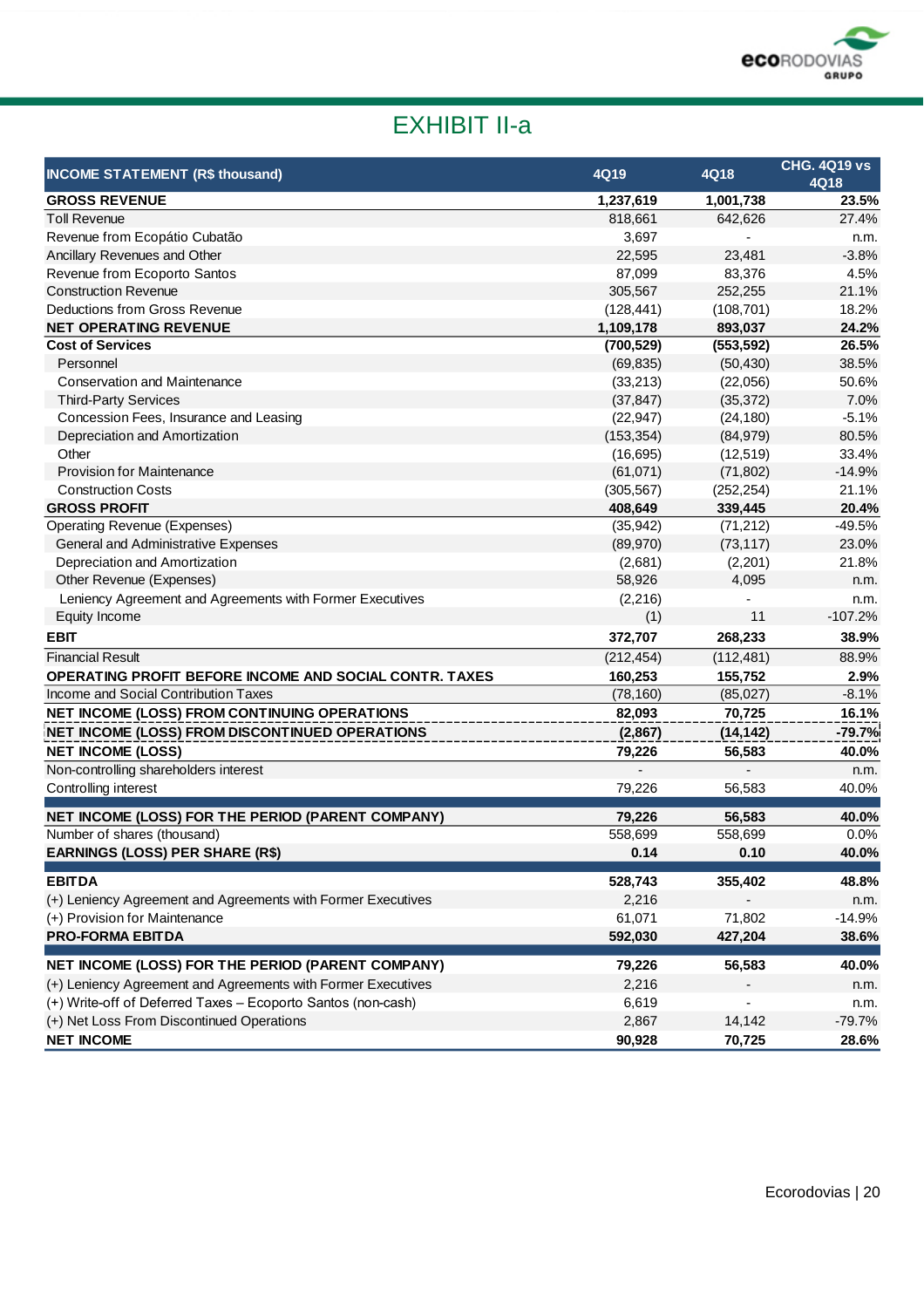

# EXHIBIT II-b

| <b>INCOME STATEMENT (R\$ thousand)</b>                       | 2019        | 2018        | <b>CHG. 2019 vs</b><br>2018 |
|--------------------------------------------------------------|-------------|-------------|-----------------------------|
| <b>GROSS REVENUE</b>                                         | 4,461,910   | 3,634,013   | 22.8%                       |
| <b>Toll Revenue</b>                                          | 2,952,132   | 2,528,660   | 16.7%                       |
| Revenue from Ecopátio Cubatão                                | 24,256      |             | n.m.                        |
| Ancillary Revenues and Other                                 | 87,631      | 96,871      | $-9.5%$                     |
| Revenue from Ecoporto Santos                                 | 390,167     | 355,416     | 9.8%                        |
| <b>Construction Revenue</b>                                  | 1,007,724   | 653,066     | 54.3%                       |
| Deductions from Gross Revenue                                | (509, 021)  | (464, 746)  | 9.5%                        |
| <b>NET OPERATING REVENUE</b>                                 | 3,952,889   | 3,169,267   | 24.7%                       |
| <b>Cost of Services</b>                                      | (2,449,007) | (1,780,016) | 37.6%                       |
| Personnel                                                    | (266, 309)  | (206, 710)  | 28.8%                       |
| <b>Conservation and Maintenance</b>                          | (107, 828)  | (82, 533)   | 30.6%                       |
| <b>Third-Party Services</b>                                  | (152, 164)  | (127, 633)  | 19.2%                       |
| Concession Fees, Insurance and Leasing                       | (91, 798)   | (92, 691)   | $-1.0%$                     |
| Depreciation and Amortization                                | (557, 385)  | (424, 761)  | 31.2%                       |
| Other                                                        | (64, 926)   | (49,608)    | 30.9%                       |
| <b>Provision for Maintenance</b>                             | (200, 873)  | (143, 015)  | 40.5%                       |
| <b>Construction Costs</b>                                    | (1,007,724) | (653,065)   | 54.3%                       |
| <b>GROSS PROFIT</b>                                          | 1,503,882   | 1,389,251   | 8.3%                        |
| <b>Operating Revenue (Expenses)</b>                          | (708, 186)  | (204, 947)  | n.m.                        |
| General and Administrative Expenses                          | (291, 093)  | (210, 365)  | 38.4%                       |
| Depreciation and Amortization                                | (10, 120)   | (8,808)     | 14.9%                       |
| Other Revenue (Expenses)                                     | 62,067      | 14,192      | n.m.                        |
| Leniency Agreement and Agreements with Former Executives     | (469,050)   |             | n.m.                        |
| Equity Income                                                | 10          | 34          | $-70.6%$                    |
| <b>EBIT</b>                                                  | 795,696     | 1,184,304   | $-32.8%$                    |
| <b>Financial Result</b>                                      | (700, 072)  | (460, 744)  | 51.9%                       |
| OPERATING PROFIT BEFORE INCOME AND SOCIAL CONTRIBUTION TAXES | 95,624      | 723,560     | $-86.8%$                    |
| Income and Social Contribution Taxes                         | (280, 904)  | (322, 920)  | $-13.0%$                    |
| NET INCOME (LOSS) FROM CONTINUING OPERATIONS                 | (185, 280)  | 400,640     | $-146.2%$                   |
| NET INCOME (LOSS) FROM DISCONTINUED OPERATIONS               | (180)       | (18, 505)   | $-99.0%$                    |
| <b>NET INCOME (LOSS)</b>                                     | (185, 460)  | 382,135     | $-148.5%$                   |
| Minority Interest                                            |             | 7,625       | n.m.                        |
| Controlling interest                                         | (185, 460)  | 374,510     | $-149.5%$                   |
| NET INCOME (LOSS) FOR THE PERIOD (PARENT COMPANY)            | (185, 460)  | 374,510     | $-149.5%$                   |
| Number of shares (thousand)                                  | 558,699     | 558,699     | 0.0%                        |
| <b>EARNINGS (LOSSES) PER SHARE (R\$)</b>                     | (0.33)      | 0.67        | $-149.5%$                   |
| <b>EBITDA</b>                                                | 1,363,191   | 1,617,839   | $-15.7%$                    |
| (+) Leniency Agreement and Agreements with Former Executives | 469,050     |             | n.m.                        |
| (+) Provision for Maintenance                                | 200,873     | 143,015     | 40.5%                       |
| <b>COMPARABLE PRO-FORMA EBITDA</b>                           | 2,033,114   | 1,760,854   | 15.5%                       |
| NET INCOME (LOSS) FOR THE PERIOD (PARENT COMPANY)            | (185, 460)  | 374,510     | $-149.5%$                   |
| (+) Leniency Agreement and Agreements with Former Executives | 469,050     |             | n.m.                        |
| (+) Inflation Adjustment - Leniency Agreement                | 6,619       |             | 0.0%                        |
| (+) Net Loss From Discontinued Operations                    | 180         | 18,505      | $-99.0%$                    |
| <b>COMPARABLE NET INCOME</b>                                 | 290,389     | 393,015     | $-26.1%$                    |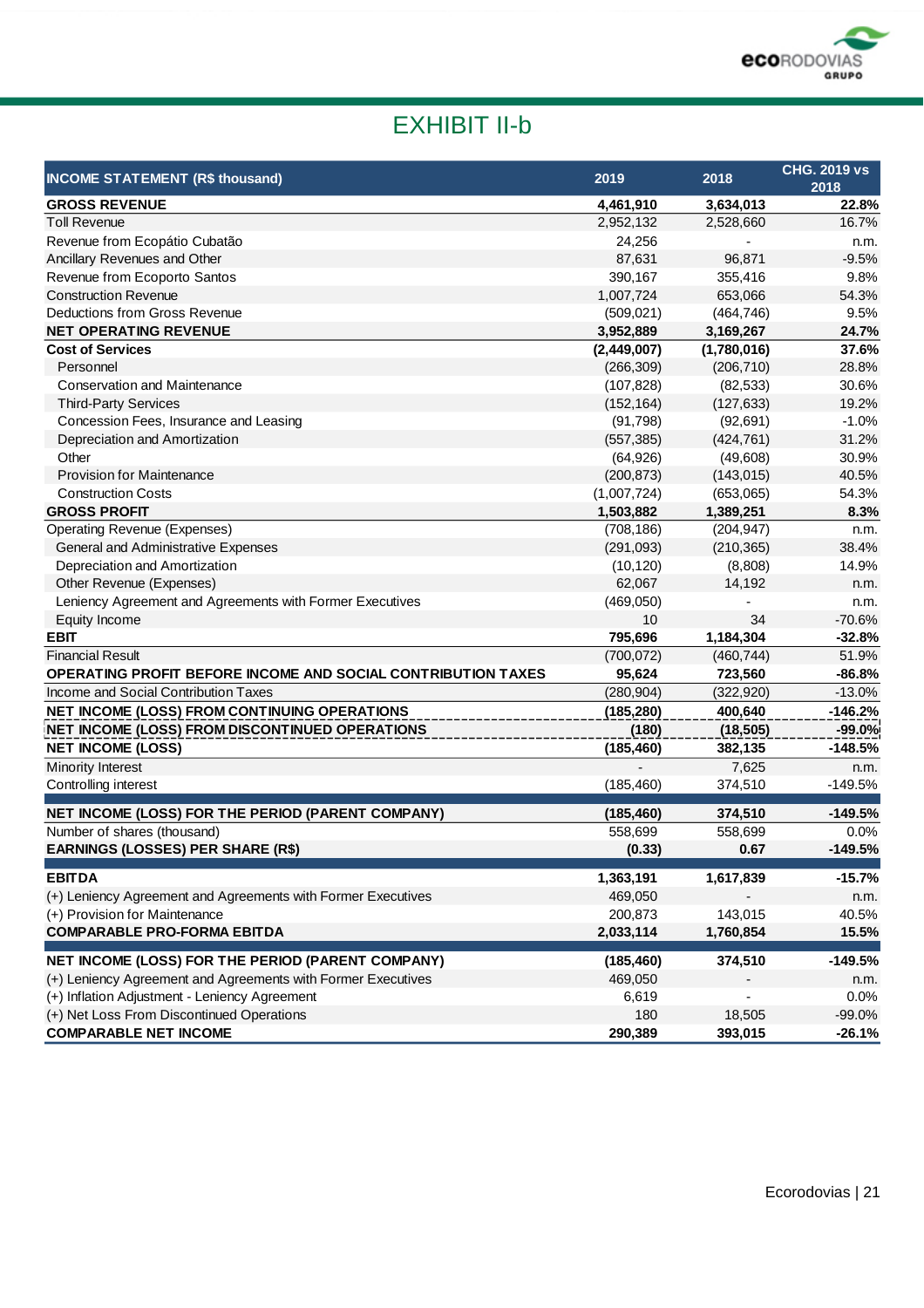

## EXHIBIT III

### **Accounting for the concession of Eco135 in 4Q19**

| R\$ million |
|-------------|
| 2,397.1     |
| (1,496.9)   |
| R\$ million |
| 696.5       |
| 900.3       |
| R\$ million |
| 3.4         |
| 57.8        |
| 39.1        |
| 18.7        |
|             |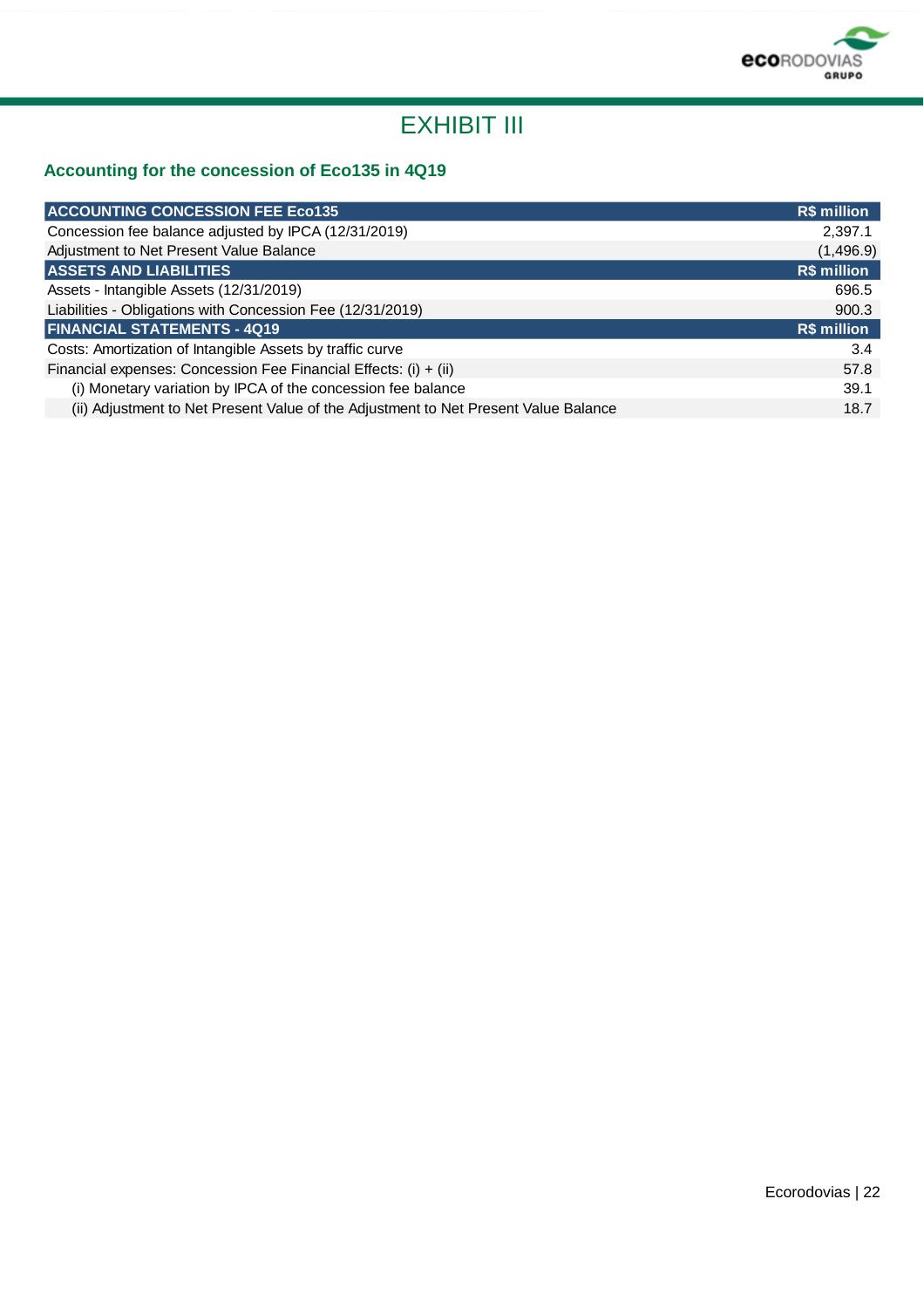

# EXHIBIT IV

| <b>CASH FLOW (R\$ thousand)</b>                                                                                                  | 4Q19              | 4Q18                     | 2019                 | 2018                  |
|----------------------------------------------------------------------------------------------------------------------------------|-------------------|--------------------------|----------------------|-----------------------|
| <b>CASH FLOW FROM OPERATING ACTIVITIES</b>                                                                                       |                   |                          |                      |                       |
| Net Income (Loss) in the period from continuing operations                                                                       | 82,093            | 70,725                   | (185, 280)           | 400,640               |
| Net Income (Loss) in the period from discontinued operations<br>Indenizatory Assets and Liabilities from discontinued operations | (2,867)           | (917)                    | (180)                | (120, 993)<br>3,494   |
| Adjustments to reconcile net profit                                                                                              | 734,721           | 413,969                  | 2,622,330            | 1,569,147             |
| (Used in) provided by operations:                                                                                                |                   |                          |                      |                       |
| Depreciation and amortization                                                                                                    | 156,035           | 87,180                   | 567,505              | 433,569               |
| Write-off of property, plant and equipment and intangible assets                                                                 | 2,124             | 7,522                    | 5,481                | 8,494                 |
| Financial charges and monetary variation of loans, financing and deb.                                                            | 169,553           | 140,028                  | 704,596<br>120,378   | 576,354               |
| Monetary variation and obligations with concession fees<br>Monetary variation and provision for tax, labor and civil losses      | 57,764<br>4,271   | 61,183<br>(3,683)        | 34,953               | (50)<br>12,581        |
| Leniency Agreement and Agreements with Former Executives                                                                         | 8,835             |                          | 475,669              |                       |
| Provision for maintenance and monetary variation and construction works                                                          | 66,029            | 79,633                   | 239,945              | 174,343               |
| Income from marketable securities                                                                                                | (1,285)           | (1, 147)                 | (4, 812)             | (4,668)               |
| Capital reserve - option premium - non-controlling shareholders                                                                  |                   |                          |                      | 4                     |
| Capital reserve - option premium                                                                                                 | 492               | $\overline{\phantom{a}}$ | 492                  |                       |
| Option premium                                                                                                                   |                   |                          |                      | 234                   |
| Equity Income<br>Estimated losses from doubtful accounts                                                                         | 1<br>(517)        | (11)<br>499              | (10)<br>747          | (34)<br>2,015         |
| Deferred taxes                                                                                                                   | (6,658)           | (5,930)                  | (50, 229)            | (4,990)               |
| Capitalization of interest                                                                                                       | (5,892)           | (7, 291)                 | (56, 247)            | (27, 680)             |
| Monetary restatement - Acquisition of participation                                                                              | 5,230             | 1,411                    | 5,056                | 1,730                 |
| Monetary restatement and assessment of judicial deposits                                                                         | 181,134           | 8,574                    | 184,389              | 8,152                 |
| Obligations with concession fee                                                                                                  | 17,720            | (44, 956)                | 68,217               | 61,183                |
| Provision for income and social contribution taxes payable                                                                       | 84,818            | 90,957                   | 331,133              | 327,910               |
| Interest on Elog S.A. stake sale                                                                                                 | (4,933)           |                          | (4,933)              |                       |
| Changes in operating assets                                                                                                      | 52,153            | (7,039)                  | (178, 438)           | (54, 169)             |
| Clients<br><b>Related parties</b>                                                                                                | 13,911<br>7,663   | 8,936                    | (13,057)<br>11,288   | 8,601                 |
| Taxes recoverable                                                                                                                | 20,138            | (21, 506)                | 21,429               | (45,071)              |
| Prepaid expenses                                                                                                                 | 5,111             | 5,155                    | 1,054                | (47)                  |
| Payment of judicial deposits                                                                                                     | (1, 330)          | 4,239                    | (199, 229)           | (9, 414)              |
| Other receivables                                                                                                                | 6,660             | (3,863)                  | 77                   | (8,238)               |
| <b>Changes in operating liabilities</b>                                                                                          | (316, 775)        | (88, 015)                | (854, 721)           | (467, 536)            |
| Suppliers                                                                                                                        | 18,221            | 12,239                   | (49,662)             | 11,164                |
| Payroll and related obligations<br>Taxes, fees and contributions payable                                                         | (8,781)<br>12,359 | (1,633)<br>30,740        | 5,772<br>(18, 786)   | (2, 105)<br>28,629    |
| <b>Related parties</b>                                                                                                           |                   | 14,328                   |                      | 4,287                 |
| Payment of provision for civil, labor and tax losses                                                                             | (7, 562)          | (11, 354)                | (19, 857)            | (24, 325)             |
| Payment of provision for maintenance and construction works                                                                      | (123, 347)        | (30, 321)                | (228, 121)           | (120, 858)            |
| Other accounts payable and Clients                                                                                               | 805               | (2,731)                  | (10,020)             | 3,472                 |
| Payment of obligations with concession fee                                                                                       | (17, 227)         | (14, 823)                | (70, 349)            | (60, 430)             |
| Payment related to Leniency Agreement and Agreements with Former Executives                                                      | (84, 554)         |                          | (100, 856)           |                       |
| Payment of income and contribution taxes                                                                                         | (106, 689)        | (84, 460)                | (362, 842)           | (307, 370)            |
| Cash provided by (used in) operating activities<br><b>CASH FLOW FROM INVESTING ACTIVITIES</b>                                    | 549,325           | 388,723                  | 1,403,711            | 1,330,583             |
| Net investiment on discontinued operations                                                                                       | 4,443             |                          | 4,443                |                       |
| Acquisition of property, plant and equipment and intangible assets                                                               | (269, 806)        | (267, 621)               | (1,011,886)          | (739, 673)            |
| Acquisition of interest – net of cash                                                                                            |                   | 60,000                   | (650, 399)           |                       |
| Effect of receipt by sale of Elog                                                                                                | 3,560             | (4, 498)                 | 13,938               | (8, 106)              |
| Investment in subsidiaries - cash effect, Ecopátio consolidation                                                                 | (5,287)           | $\overline{\phantom{a}}$ |                      |                       |
| <b>Dividends Received</b>                                                                                                        |                   |                          | 865                  |                       |
| Acquisition of non-controlling interest                                                                                          |                   | (60,000)                 |                      | (60,000)              |
| Effect of payment/receipt for sale of Elog<br>Net cash (used in) provided by investment activities                               | (267,090)         | (272, 119)               | (844)<br>(1,643,883) | (807,779)             |
| <b>CASH FLOW FROM FINANCING ACTIVITIES</b>                                                                                       |                   |                          |                      |                       |
| Payment of obligations with concession fee                                                                                       | (20, 506)         |                          | (41, 012)            | (6, 281)              |
| Marketable securities                                                                                                            | 5,917             | 663                      | 19,091               | (2,826)               |
| <b>Financial investments</b>                                                                                                     | (105, 678)        | $\overline{\phantom{a}}$ | (105, 678)           |                       |
| Funding through loans, financing and debentures                                                                                  | 162,730           | 316,563                  | 2,588,138            | 2,010,117             |
| Payment of loans, financing, debentures and leasing                                                                              | (1, 132, 093)     | (222, 972)               | (2,421,658)          | (670, 050)            |
| <b>Related parties</b>                                                                                                           |                   | 67                       |                      | 397                   |
| Payment of dividends and interest on equity                                                                                      |                   | (194, 378)               |                      | (401, 825)            |
| Interest paid<br>Tax Recovery Program - REFIS                                                                                    | (209, 217)<br>310 | (159, 032)<br>(3,270)    | (592, 947)<br>(3)    | (406, 528)<br>(3,298) |
| Cash provided by (used in) financing activities                                                                                  | (1, 298, 537)     | (262, 359)               | (554,069)            | 519,706               |
| INCREASE (DECREASE) IN CASH AND CASH EQUIVALENTS                                                                                 | (1,016,302)       | (145, 755)               | (794, 241)           | 1,042,510             |
| Cash and cash equivalents - at start of period                                                                                   | 2,872,550         | 2,796,244                | 2,650,489            | 1,607,979             |
| Cash and cash equivalents - at end of period                                                                                     | 1,856,248         | 2,650,489                | 1,856,248            | 2,650,489             |
| NET INCREASE IN CASH AND CASH EQUIVALENTS                                                                                        | (1,016,302)       | (145, 755)               | (794, 241)           | 1,042,510             |

Ecorodovias | 23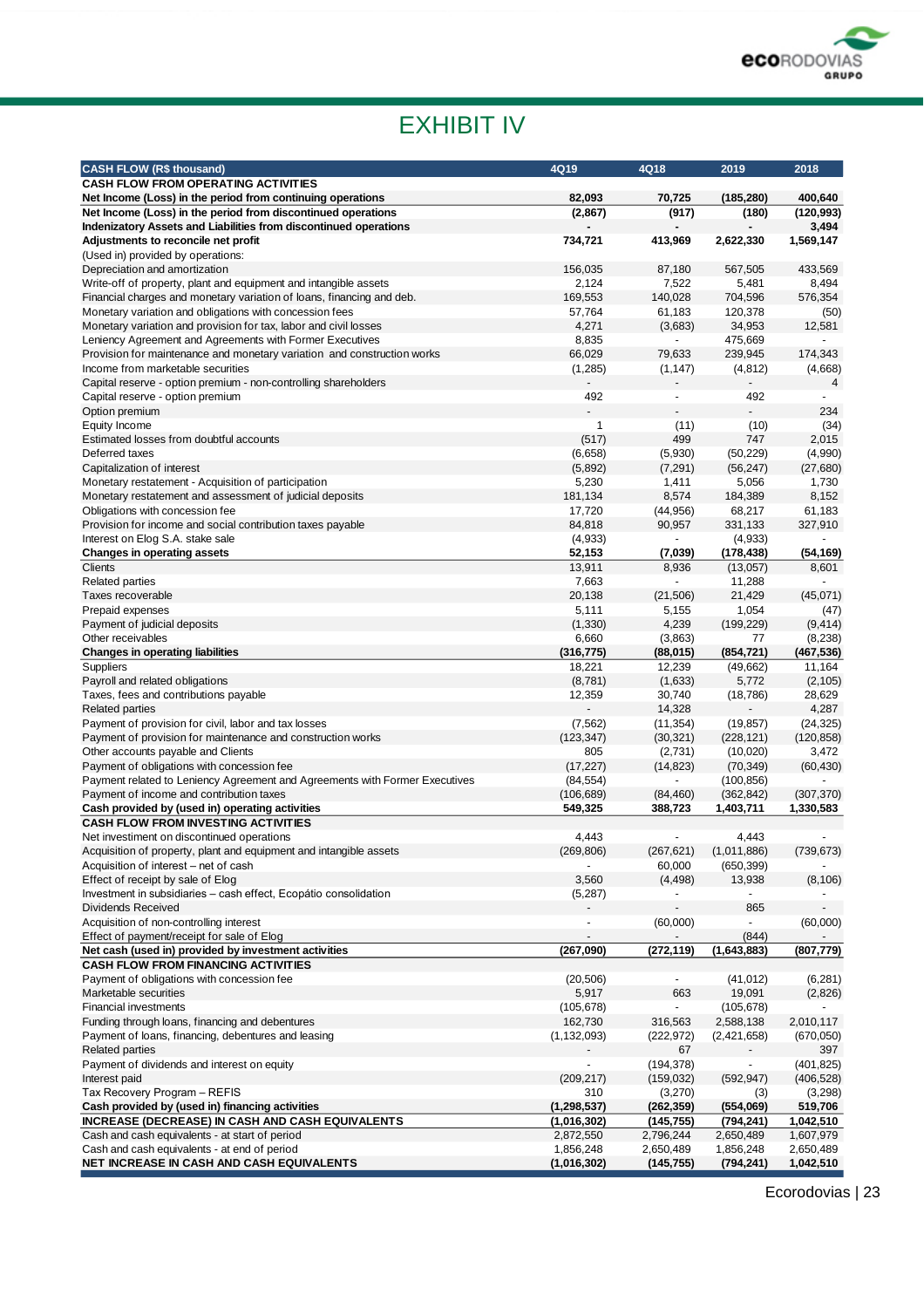

# EXHIBIT V

| <b>DEBT (R\$ million)</b>                            |                | 12/31/2019 09/30/2019    | Chg.          | Rate                               | <b>Maturity</b> |
|------------------------------------------------------|----------------|--------------------------|---------------|------------------------------------|-----------------|
| <b>Highway Concessions</b>                           | 3,714.0        | 4,457.1                  | $-16.7%$      |                                    |                 |
| Debentures of the 2nd Issue - Ecovias dos Imigrantes | 1,145.9        | 1,124.9                  | 1.9%          | IPCA + 3.8%p.a./IPCA + 4.28% p.a.  | April-24        |
| Debentures of the 1st Issue - Ecopistas              | 343.4          | 362.1                    | $-5.2%$       | IPCA+8.25% p.a.                    | January-23      |
| Debentures of the 1st Issue - Ecoponte               | 218.2          | $\overline{\phantom{a}}$ | n.m.          | IPCA+4.4% p.a.                     | October-34      |
| Debentures of the 1st Issue - Ecosul                 | 178.1          | 175.8                    | 1.3%          | 107.0% of the CDI p.a.             | May-20          |
| Debentures of the 2nd Issue - Ecosul                 | 59.8           | 51.0                     | 17.3%         | 110.75% of the CDI p.a.            | June-20         |
| Debentures of the 3rd Issue - Ecosul                 | 50.1           | 59.0                     | $-15.1%$      | 107.0% of the CDI p.a.             | June-20         |
| Debentures of the 1st Issue - Eco101                 | 25.0           | 25.5                     | $-2.1%$       | CDI+2.56% p.a.                     | December-20     |
| Debentures of the 1st Issue - Ecorodoanel            | $\blacksquare$ |                          | 901.4 -100.0% | 119% of the CDI p.a.               | March-20        |
| Debentures of the 1st Issue - Eco135                 | 226.1          | 226.4                    | $-0.1%$       | 117.5% of the CDI p.a.             | August-20       |
| Debentures of the 1st Issue - Eco050 (MGO)           | 84.4           | 85.4                     | $-1.1%$       | IPCA+9% p.a.                       | December-29     |
| Finem BNDES - Ecoponte                               | 59.2           | 59.2                     | 0.1%          | TJLP+3.48% p.a.                    | August-32       |
| Finem BNDES - Ecoponte                               | 137.3          | 112.9                    | 21.6%         | TJLP+3.48% p.a.                    | December-32     |
| Finem BNDES - Ecopistas                              | 64.3           | 70.4                     | $-8.6%$       | TJLP+2.45% p.a                     | June-25         |
| Finem BNDES - Ecopistas                              | 23.3           | 23.8                     | $-2.4%$       | IPCA+2.45% p.a.                    | July-25         |
| Finem BNDES - Eco101                                 | 159.1          | 162.7                    | $-2.2%$       | TJLP+3.84% p.a.                    | December-28     |
| Finem BNDES - Eco101                                 | 227.3          | 230.7                    | $-1.5%$       | TJLP+3.84% p.a.                    | June-30         |
| BNDES - Eco050 (MGO)                                 | 227.1          | 228.4                    | $-0.6%$       | TJLP+2% p.a.                       | December-38     |
| BDMG - Eco050 (MGO)                                  | 90.4           | 88.4                     | 2.3%          | TJLP+2% p.a.                       | December-38     |
| FINISA - Eco050 (MGO)                                | 258.0          | 261.0                    | $-1.1%$       | TJLP+2% p.a.                       | December-38     |
| FDCO - Eco050 (MGO)                                  | 134.8          | 141.5                    | $-4.7%$       | 7.5% p.a.                          | April-36        |
| Pomissory Notes - Argovias (Holding Eco050 (MGO))    |                |                          | 64.2 -100.0%  | CDI+2.25% p.a.                     | November-19     |
| Other                                                | 0.3            | 0.4                      | $-28.7%$      |                                    | October-22      |
| Leasing                                              | 1.7            | 2.2                      | $-20.8%$      |                                    |                 |
| <b>Ecoporto Santos</b>                               | 207.2          | 211.3                    | $-1.9%$       |                                    |                 |
| Debentures of the 2nd Issue - Ecoporto Santos        | 129.8          | 132.2                    | $-1.8%$       | CDI+1.85% p.a                      | June-20         |
| Debentures of the 3rd Issue - Ecoporto Santos        | 69.6           | $\blacksquare$           | n.m.          | CDI+1.75% p.a                      | December-20     |
| Finame - Ecoporto Santos                             | 1.1            | 1.6                      | $-28.5%$      | 6.0% p.a.                          | October-20      |
| Finimp - Ecoporto Santos                             |                |                          | 70.6 -100.0%  | Libor $6M+2\%$ p.a.                | January-23      |
| Leasing                                              | 6.7            | 6.9                      | $-2.7%$       |                                    |                 |
| EcoRodovias Concessões e Servicos                    | 3,190.4        | 3,464.6                  | $-7.9%$       |                                    |                 |
| Debentures of the 8th Issue (1st serie)              | 841.0          | 852.5                    | n.m.          | CDI+1.30% p.a.                     | April-24        |
| Debentures of the 8th Issue (3rd serie)              | 69.1           | 67.6                     | n.m.          | IPCA+5.5% p.a.                     | April-26        |
| Debentures of the 7th Issue                          | 380.8          | 371.0                    | n.m.          | IPCA+7.4% p.a.                     | June-25         |
| Debentures of the 6th Issue (1st and 2nd serie)      | 1,075.2        | 1,095.5                  | $-1.9%$       | 106.0% and 110.25% of the CDI p.a. | November-22     |
| Debentures of the 6th Issue (3rd serie)              | 32.5           | 33.7                     | $-3.6%$       | IPCA+6.0% p.a.                     | November-24     |
| Debentures of the 5th Issue                          | $\blacksquare$ |                          | 105.5 -100.0% | 114.85% of the CDI p.a.            | December-19     |
| Debentures of the 2nd Issue (2nd and 3rd serie)      | 601.0          | 744.1                    | $-19.2%$      | IPCA+5.0% p.a./IPCA+5.35% p.a.     | October-22      |
| Debentures of the 1st Issue                          | 186.4          | 190.2                    | $-2.0%$       | CDI+1.42% p.a.                     | April-20        |
| Leasing                                              | 4.3            | 4.4                      | $-2.7%$       |                                    |                 |
| <b>Holding Company</b>                               | 1,567.6        | 1,555.2                  | 0.8%          |                                    |                 |
| Debentures of the 3rd Issue                          | 131.5          | 134.1                    | $-2.0%$       | CDI + 1.25% p.a.                   | April-20        |
| Debentures of the 4th Issue                          | 298.9          | 304.0                    | $-1.7%$       | 115.0% of the CDI p.a.             | December-21     |
| Debentures of the 5th Issue                          | 1,137.2        | 1,117.1                  | 1.8%          | CDI+1.35% p.a.                     | June-20         |
| <b>GROSS DEBT</b>                                    | 8,679.1        | 9,688.1                  | $-10.4%$      |                                    |                 |